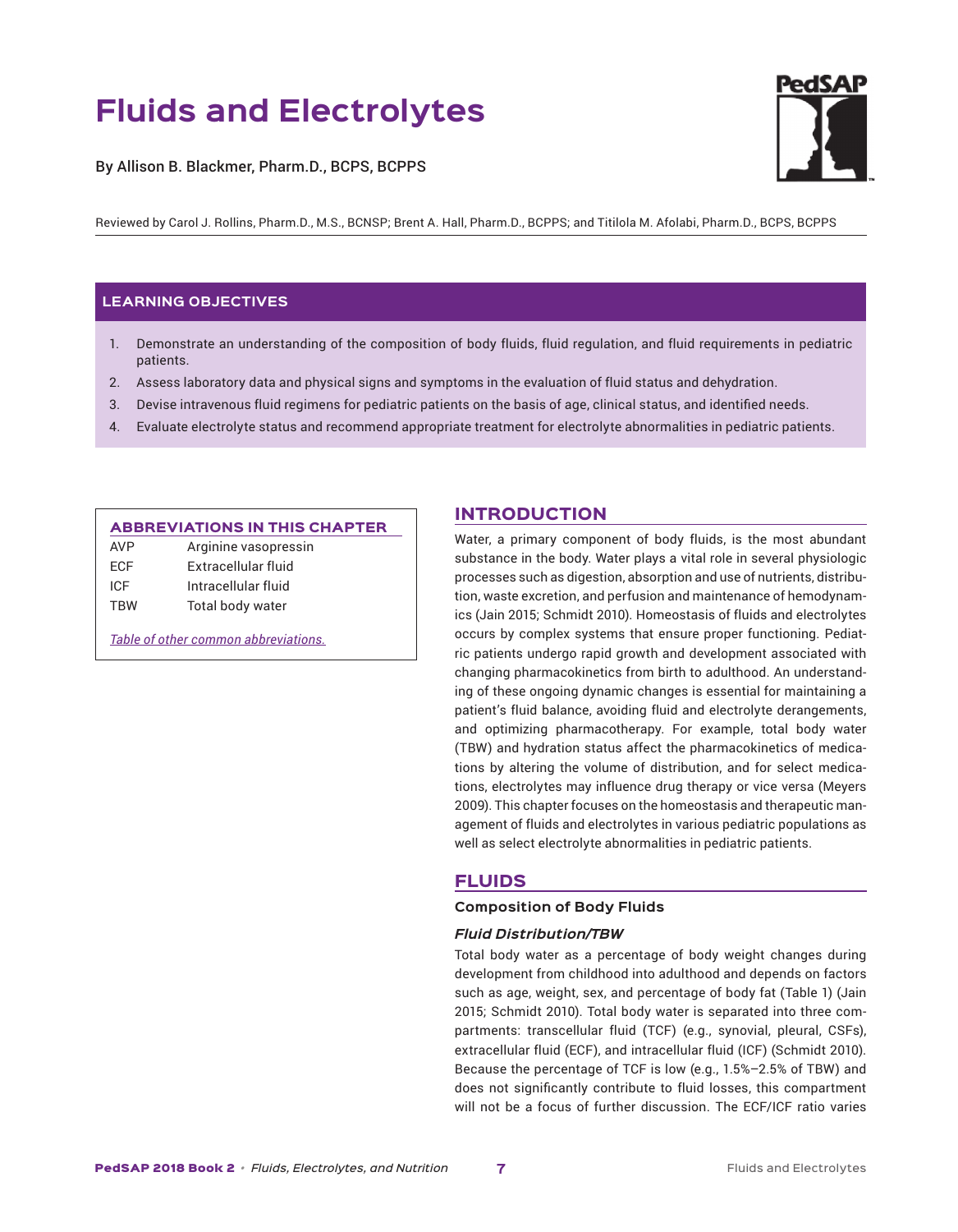throughout life, with a higher ECF/ICF ratio earlier in development. Variations in the ECF/ICF ratio with aging are secondary to changes in cellular growth, muscle mass, level of hydration, nutritional status, and renal function/urinary output. Clinical status and disease states such as nephrotic syndrome, liver failure, and protein-losing enteropathy can also alter the ECF/ICF ratio. By adolescence/adulthood, about two-thirds of TBW is distributed to the ICF, with the remainder in the ECF. Within the ECF, 75% of fluid is in the interstitial fluid compartment (i.e., between cells in the extravascular), with 25% circulating intravascularly (Figure 1). The changing TBW

# **BASELINE KNOWLEDGE STATEMENTS**

Readers of this chapter are presumed to be familiar with the following:

- Physiologic, pharmacokinetic, and pharmacodynamic differences across the pediatric age spectrum
- Common terminology used to describe fluid, electrolyte, and acid-base imbalances in pediatric patients
- Knowledge of pediatric renal function throughout development
- General knowledge regarding the homeostatic mechanisms involved in maintaining sodium and water balance/metabolism in pediatric patients
- Medications influencing fluid, electrolyte, and acid-base status
- General approach to managing electrolyte disturbances in pediatric patients

*[Table of common pediatric laboratory reference values.](http://www.accp.com/docs/sap/Lab_Values_Table_PedSAP.pdf)*

# **ADDITIONAL READINGS**

The following free resources have additional background information on this topic:

- Kearns GL, Abdel-Rahman A, Alander SW, et al. Developmental [pharmacology-drug](https://www.ncbi.nlm.nih.gov/pubmed/13679531) disposition, action, and therapy in infants and [children](https://www.ncbi.nlm.nih.gov/pubmed/13679531). N Engl J Med 2003;349:1157-67.
- Buckley MS, Leblanc JM, Cawley MJ. [Electrolyte](https://www.ncbi.nlm.nih.gov/pubmed/20502178) [disturbances](https://www.ncbi.nlm.nih.gov/pubmed/20502178) associated with commonly prescribed [medications](https://www.ncbi.nlm.nih.gov/pubmed/20502178) in the intensive care unit. Crit Care Med 2010;38:S253-64.
- Segar JL. Renal [adaptive](https://www.ncbi.nlm.nih.gov/pubmed/27881286) changes and sodium handling in the [fetal-to-newborn](https://www.ncbi.nlm.nih.gov/pubmed/27881286) transition. Semin Fetal Neonatal Med 2017;22:76-82.
- Rhoda KM, Porter MJ, Quintini C. Fluid and [electro](https://www.ncbi.nlm.nih.gov/pubmed/22042047)lyte [management:](https://www.ncbi.nlm.nih.gov/pubmed/22042047) putting a plan in motion. JPEN J Parenter Enteral Nutr 2011;35:675-85.

composition was shown in an NPR segment titled *[Born Wet,](http://www.npr.org/sections/krulwich/2013/11/25/247212488/born-wet-human-babies-are-75-percent-water-then-comes-drying) [Human Babies Are 75 Percent Water. Then Comes Drying](http://www.npr.org/sections/krulwich/2013/11/25/247212488/born-wet-human-babies-are-75-percent-water-then-comes-drying)*, which aired November 2013.

# *Osmotic Equilibrium*

Osmotic equilibrium is maintained in the body by three primary principles: hydrostatic pressure, oncotic pressure, and capillary permeability. Differences in solute composition are secondary to sodium (main extracellular cation), potassium (primary intracellular cation), and the sodium-potassium-adenosine triphosphatase (Na+-K+-ATPase) pump, which maintains sodium and potassium concentrations using cellular energy (Jain 2015; O'Brien 2014; Schmidt 2010). Water distribution between ECF and ICF is regulated by osmotic pressure (Schmidt 2010). Factors affecting this distribution include (1) transmembrane ion channels and electrochemical gradients and (2) semipermeable membranes that maintain osmotic equilibrium (O'Brien 2014). Cellular membranes are relatively impermeable to large anions and proteins but are freely permeable to water.

Osmolality is the concentration of all solutes in a given weight of water (Jain 2015). Sodium, glucose, and urea are the primary osmoles in blood, leading to the following equation for calculating osmolality:

*calculated serum osmolality*

$$
= 2 \text{ Na}^+ \frac{mmol}{L} + \frac{glucose \frac{mg}{dl}}{18} + \frac{BUN \frac{mg}{dl}}{2.8}
$$

Normal values are 275–295 mOsm/kg. Hyper- and hypoosmolality occur when the equilibrium is disturbed. Hyperosmolality (serum osmolality greater than 295 mOsm/ kg) results from a relative deficiency of water to solute in the ECF. Hyperosmolality may occur when water intake is decreased or if water excretion is increased. Potential causes of hyperosmolality include diabetes insipidus, osmoreceptor dysregulation (rare), acute tubular necrosis, burns, GI illness, and iatrogenic causes. Hypo-osmolality (serum osmolality less than 275 mOsm/kg) is an indicator of excess water compared with solute in the ECF. Hypoosmolality may occur secondary to increased TBW or depletion of body solutes, or a combination of the two. Common causes are syndrome of inappropriate antidiuretic hormone secretion, salt-losing nephropathy, diuretic use, mineralocorticoid deficiencies, GI illnesses, nephrotic syndrome, heart failure, and cirrhosis.

# *Fluid Regulation (Hypervolemia/Hypovolemia)*

Water metabolism is a balance between intake and output. Intake consists of unregulated factors (ingested water in foods and liquids), water generated from the oxidation of ingested macronutrients, and regulated factors (consumption in response to thirst) (Jain 2015; Schmidt 2010). The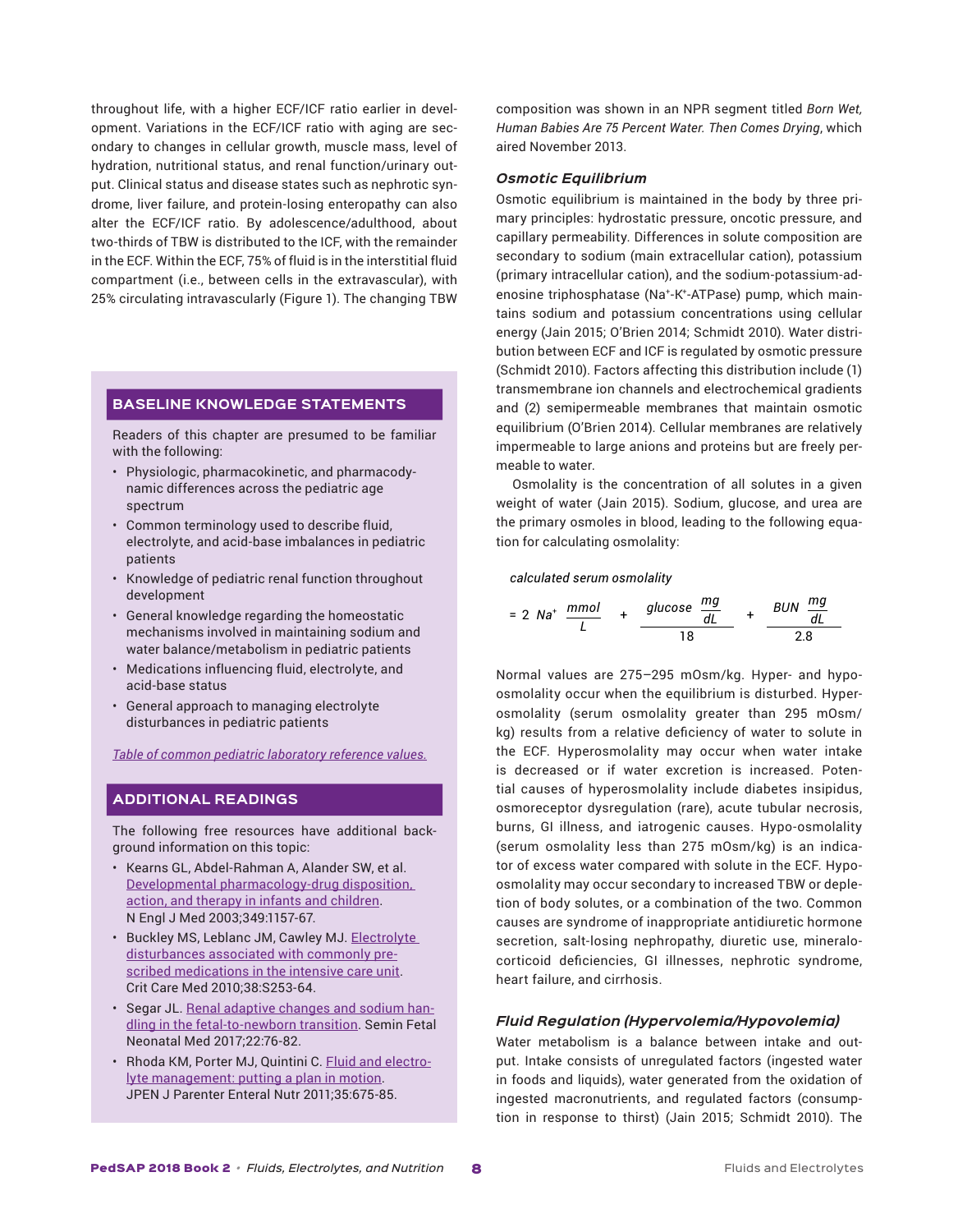|                     | <b>Neonate</b><br>(% body weight)                                                  | <b>Infant</b><br>(% body weight) | 1 Yr<br>(% body weight) | <b>Adolescent/Adult</b><br>(% body weight) |
|---------------------|------------------------------------------------------------------------------------|----------------------------------|-------------------------|--------------------------------------------|
| <b>TBW</b>          | 23-27 wk GA: 85-90<br>28-32 wk GA: 82-85<br>36-40 wk GA: 71-76                     | $~1$ ~70                         | ~100                    | $\sim$ 60 (male)<br>$\sim$ 55 (female)     |
| Extracellular fluid | $23 - 27$ wk GA: 60-70<br>$28 - 32$ wk GA: $50 - 60$<br>$36 - 40$ wk GA: $\sim$ 40 | $~1$ ~70                         | $~1$ $~55$              | $~1$ $~30$                                 |
| Intracellular fluid | $23 - 27$ wk GA: $30 - 40$<br>28-32 wk GA: 40-50<br>$36 - 40$ wk GA: 60            | $~1$ $~30$                       | ~1.45                   | $~1$ ~70                                   |
| Transcellular fluid | ~2.5                                                                               | $\sim$ 2                         | ~1.8                    | ~1.7                                       |

GA = gestational age; TBW = total body water.

Information from: Jain A. Body fluid composition. Pediatr Rev 2015;36:141-52; O'Brien F, Walker IA. Fluid homeostasis in the neonate. Pediatr Anesth 2014;24:49-59; and Schmidt GL. Fluids and electrolytes. In: Corkins M, ed. The A.S.P.E.N. Pediatric Nutrition Support Core Curriculum. Silver Spring, MD: American Society for Parenteral and Enteral Nutrition, 2010:87-102.

sensation of thirst is controlled by the activation of baroreceptors, release of angiotensin II, increase in serum tonicity, and activation of osmoreceptors in the anterior hypothalamus (Jain 2015). Output/excretion is the main regulator of water metabolism. Water loss occurs through insensible losses by skin, respiratory, and GI and through sensible losses such as urinary excretion. The main driving factor for water output occurs by physiologic feedback through the activity

of antidiuretic hormone/arginine vasopressin (AVP), reninangiotensin-aldosterone system (RAAS), and other compounds such as natriuretic peptides and prostaglandins (Jain 2015; O'Brien 2014; Schmidt 2010).

Hypovolemia, defined as a decrease in TBW, causes an increased serum osmolarity, which results in the release of two hormones: AVP and aldosterone (Jain 2015). Arginine vasopressin is synthesized in the hypothalamus and

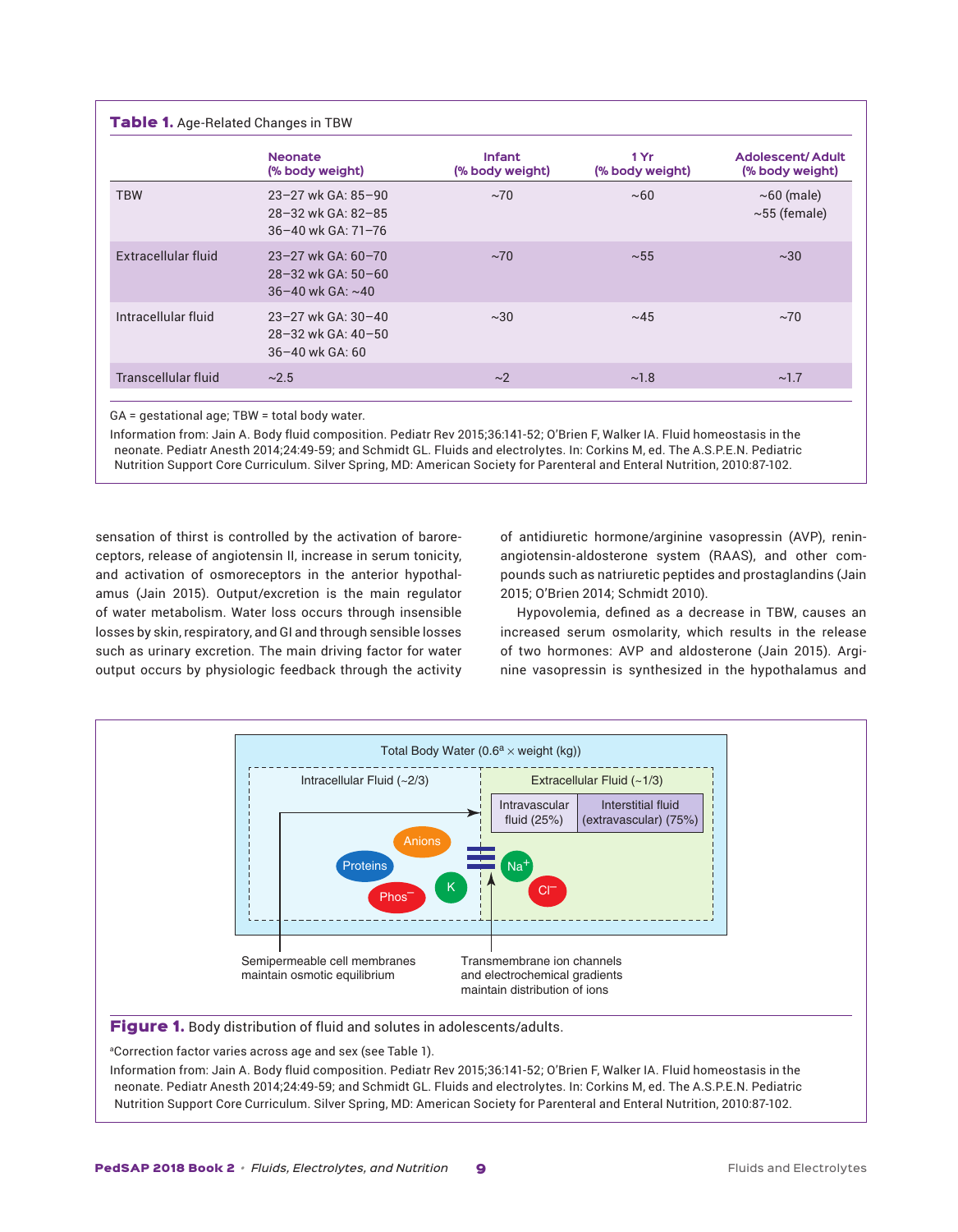stored in the pituitary. Arginine vasopressin is superbly sensitive, with small alterations in serum osmolality (e.g., 1%) leading to large, minute-to-minute changes in AVP release and physiologic responses. The AVP that is released from the posterior pituitary interacts with the AVP V2 receptors in the kidneys. This interaction stimulates the insertion of aquaporin 2 channels on the luminal surface of the collecting tubules, leading to increased free water reabsorption. Aldosterone is also released through the RAAS. Detection of a low ECF leads to the release of renin, which converts angiotensin I to angiotensin II. Angiotensin II leads to vasoconstriction and the release of aldosterone, which causes sodium and water reabsorption in the distal convoluted tubules of the kidneys (Jain 2015). Clinical scenarios that may result in hypovolemia include bleeding/blood loss, GI illnesses such as vomiting and/or diarrhea, burns, excessive sweating or diuresis, and diabetes insipidus. In such cases, the disease state overwhelms the body's natural process for regulating volume (Powers 2015).

Hypervolemia, defined as an increase in TBW, causes a decreased serum osmolality and reduced AVP concentrations (Schmidt 2010). Under normal circumstances, hypervolemia leads to decreased thirst and increased excretion of water by the kidneys. However, in certain clinical situations such as heart failure, hypervolemia does not inhibit AVP, which results in continued volume expansion and hyponatremia. Hypervolemia may also be caused by conditions such as kidney or liver failure, sepsis, and syndrome of inappropriate antidiuretic hormone secretion.

# **Fluid Considerations: Historical Perspective and Maintenance Requirements**

Maintenance fluid therapy is necessary to maintain fluid homeostasis and is a requirement for all patients. The main objective in maintenance fluid therapy is to provide adequate fluid to replace normal, ongoing physiologic losses (Holliday

1957). Maintenance fluid therapy does not replace deficits or ongoing additional losses and does not provide nutritional support.

Fluid therapy was described in the literature as early as 1918 in pediatric patients with dehydration (Bailey 2010). In the early 20th century, work focused on expanding the understanding of fluid composition and estimating fluid needs. In 1957, Holliday and Segar published a practical method for evaluating and calculating fluid status, which became and continues to be the basis for prescribing intravenous fluids (Table 2) (Meyers 2009; Holliday 1957). Holliday and Segar proposed that because insensible loss of water paralleled energy metabolism, fluid needs were derived from a function of energy metabolism. This method equates the kilocalories expended with fluid requirements: for each 100 kcal used in metabolism, 100 mL of fluid is needed to replace losses.

Compared with adult patients, children have higher requirements for maintenance fluid (on a milliliter/kilogram/ day basis) because of increased metabolic rates, higher body surface area/weight ratios, and higher respiratory rates. Various methods can be used to estimate maintenance fluid requirements. However, the Holliday-Segar and the 4-2-1 methods (see Table 2) are most commonly used in practice today. Although these calculations are reasonable for providing estimates of fluid requirements, individualized and tailored therapy for overall fluid requirements must account for the patient's underlying clinical condition. Certain conditions, such as gastroschisis, burn injury, and hypermetabolic states, increase fluid needs. Other conditions, such as cardiac or respiratory disorders, decrease fluid requirements. Estimates of maintenance fluid needs are used initially, with close monitoring of fluid therapy used thereafter (e.g., laboratory values, vital signs, clinical signs, and symptoms of volume status) and alterations made on the basis of individual responses to therapy.

| <b>Method to Estimate</b><br><b>Maintenance Fluid Needs</b> | <b>Details</b>                                                                                                                                                                | <b>Pros</b>        | <b>Cons</b>                                                   |
|-------------------------------------------------------------|-------------------------------------------------------------------------------------------------------------------------------------------------------------------------------|--------------------|---------------------------------------------------------------|
| Holliday-Segar<br>(daily requirement)                       | 0-10 kg: 100 mL/kg/day<br>$>$ 10 kg to $\leq$ 20 kg: [1000 mL + (50 mL x each kg $>$<br>$10$ kg) $\frac{1}{\text{day}}$<br>> 20 kg: [1500 mL + (20 mL x each kg > 20 kg)]/day | Simple calculation | Does not<br>account for<br>abnormal clinical<br>circumstances |
| $4 - 2 - 1$<br>(hourly requirement)                         | $0-10$ kg: 4 mL/kg/hr<br>$>$ 10 kg to $\leq$ 20 kg: 40 mL/hr + (2 mL/hr x each kg<br>$>10$ kg)<br>$>$ 20 kg: 60 mL/hr + (1 mL/hr x each kg $>$ 20 kg)                         |                    |                                                               |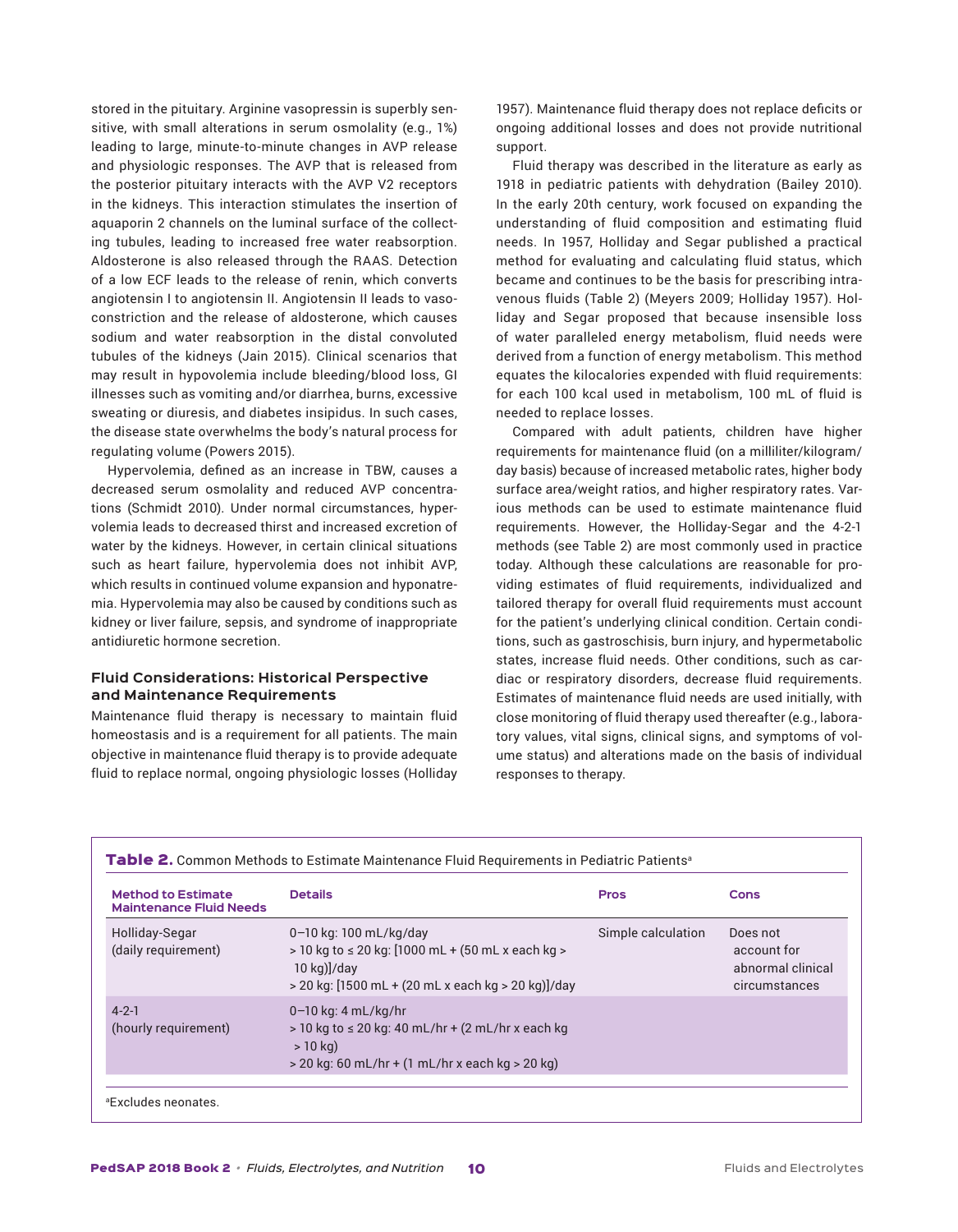#### *Special Population Consideration: Neonates*

Fluid homeostasis in the neonatal patient must account for the demands of transitioning from intrauterine to extrauterine existence as well as rapid growth and development (O'Brien 2014). During fetal development, the fluid and electrolyte balance depends on the placenta; postnatally, the neonate must regulate the balance of fluid and electrolytes. Premature neonates rely on immature organ and hormone systems to adapt to this change (Chow 2008). Maintaining nutrition and hydration, preventing dehydration, and avoiding fluid overload are challenges that must be considered during the early neonatal period.

Postnatal adaptation depends on intrauterine growth as well as gestational age (Chow 2008). Under normal physiologic conditions, within the first 24–48 hours of early postnatal period, natriuresis and diuresis occur by excretion of sodium and water through the kidneys. The contraction of ECF because of water loss results in a reduction of body weight of 5%–15% (O'Brien 2014; Oh 2012; Meyers 2009). Premature neonates and/or those who are small for gestational age have a larger percentage of TBW, as well as immature skin barriers and a higher body surface area/weight ratio. As such, the percentage of weight loss is inversely related to gestational age and birth weight (Oh 2012; Chow 2008). The processes of natriuresis and diuresis contribute to reduced incidence rates of complications of prematurity such as patent ductus arteriosus, necrotizing enterocolitis, bronchopulmonary dysplasia, and intracranial hemorrhage, each associated with poor neurodevelopmental outcomes (Oh 2012). As such, a goal of fluid and electrolyte therapy during the neonatal period is to allow these processes to occur in order to avoid fluid retention and concomitant complications. Avoiding fluid retention and concomitant complications is achieved through the careful provision of volume and electrolytes (Chow 2008).

Volume delivery must account for neonatal renal function. Neonatal kidneys are immature, and function depends on the level of prematurity (Chow 2008). During fetal development, nephrogenesis occurs at 4–5 weeks' gestation, yet the development of nephrons does not begin until 20– 22 weeks' gestation, with completion at 34–35 weeks' gestation. Neonates also cannot excrete excess fluid and electrolytes because of tubular immaturity, high ECF volume, and decreased response to aldosterone. In addition, the neonatal RAAS is altered because AVP concentrations are higher in the first 24 hours of life (O'Brien 2014; Oh 2012; Chow 2008). Volume delivery early in life is typically 60–100 mL/kg/day, depending on the level of prematurity. If excessive volume is provided during the early neonatal period, fluid retention can occur, rather than contraction of the ECF, thus leading to poor outcomes (O'Brien 2014; Oh 2012). Underlying medical conditions are important to consider during volume delivery. For example, children born with cardiac or pulmonary disorders require more conservative fluid provision. Conversely, those

born with gastroschisis require higher fluid intake because of fluid loss in utero.

Volume provision also depends on external factors during the neonatal period. Incubators and radiant warmers provide a thermoregulated environment for the premature neonate; however, they may lead to increased insensible water losses (Chow 2008). Phototherapy also affects insensible water loss. These challenges can be overcome by adjusting humidity within the environment or altering fluid therapy to make up for the additional losses.

Early provision of electrolytes should be avoided until renal function is established. Early administration of sodium can lead to fluid retention and, for the reasons stated earlier, is avoided until renal function is established. Exceptions include gastroschisis, in which children may be born with a sodium deficit because of intestinal fluid loss during fetal development. To avoid hyperkalemia and its associated complications, potassium should not be added to neonatal fluids until the urinary output is established.

Hypoglycemia can also be harmful in neonatal patients (Bailey 2010). Neurodevelopmental impairment, one of the most harmful effects of hypoglycemia, can occur if hypoglycemia is left untreated. Therefore, a higher dextrose content is required in the neonatal period to maintain euglycemia. The typical fluid administered within the first 24–48 hours consists of dextrose 10% without added electrolytes, at restricted volumes (60–100 mL/kg/day). Once renal function and diuresis occurs, fluid volume can be liberalized, and sodium, potassium, and other electrolytes can judiciously be added.

# *Altered Maintenance Needs in the Surgical Patient*

For the surgical patient, preoperative fasting may place children at a fluid deficit because of ongoing insensible losses and urinary output in the absence of intake (Bailey 2010). In the 1970s, periods of fasting were prolonged, and various strategies were proposed to make up for these deficits such as bolus dosing and/or increasing maintenance needs by multiplying by a factor. However, in the past 30 years, preoperative fasting guidelines have been liberalized to allow shorter periods of reduced intake. Still, in some clinical scenarios, children may be fasting for longer than 2 hours and go into an operation already at a deficit. Pre-, intra-, and postoperative fluid provision must account for the patient's individual fluid status, losses during surgery, and postoperative recovery.

Glucose management is critically important for the surgical patient, with keen attention paid to managing hyper- and hypoglycemia. If ischemia and hypoxia are present, hyperglycemia may lead to the accumulation of lactate because of decreased metabolism, resulting in a decrease in serum pH and ultimately cellular death. Hyperglycemia may also lead to dehydration and electrolyte abnormalities. Because of the potential for these harmful effects, dextrose in maintenance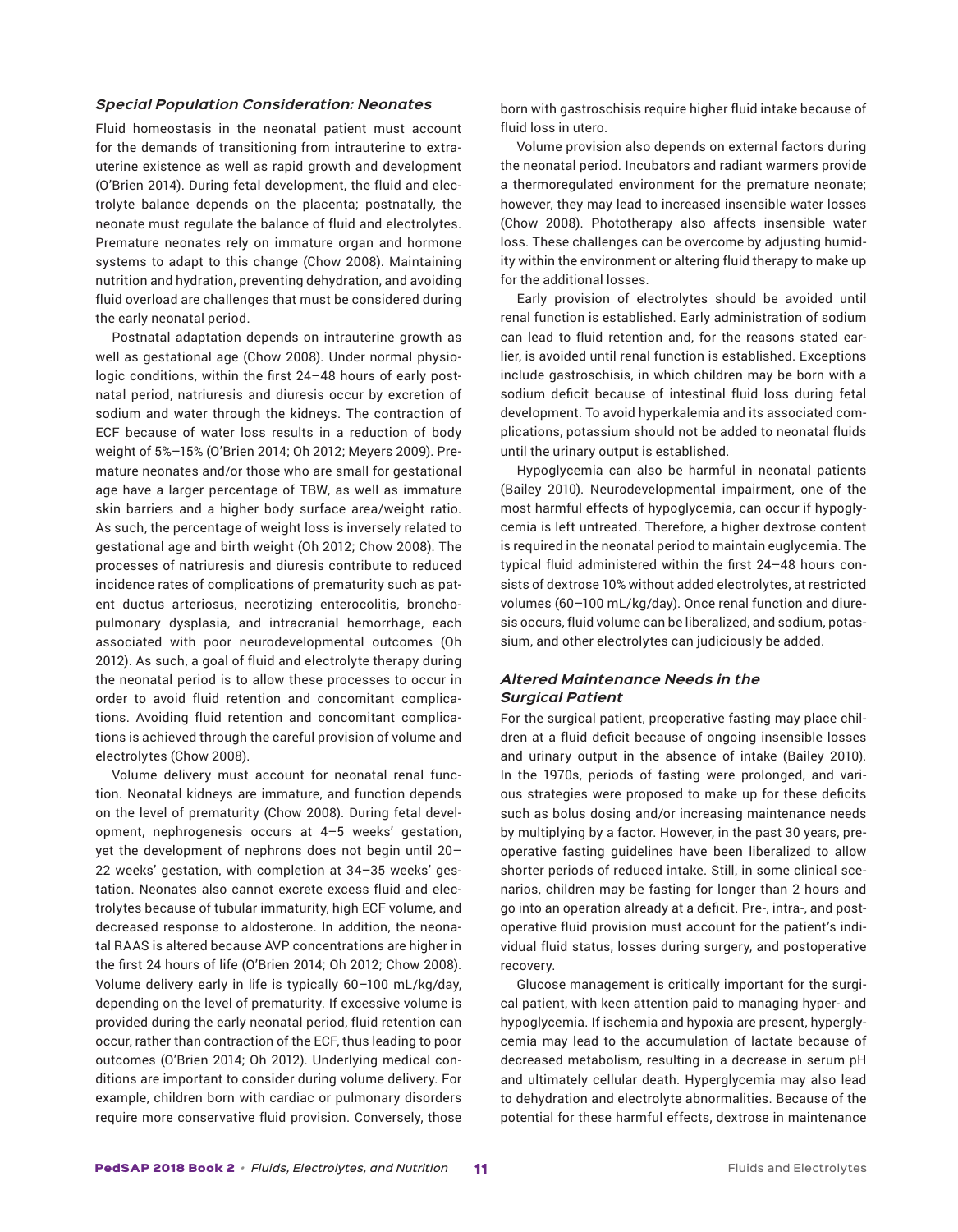fluids in the operating room is administered cautiously for the otherwise healthy surgical pediatric patient. However, for surgical neonates and those at high risk of hypoglycemia, intravenous fluids typically contain dextrose.

Postsurgical patients are also at risk of hyponatremia and acid-base abnormalities after surgical procedures (Sümpelmann 2017). Intraoperative fluid and electrolyte losses contribute to these risks, in addition to the release of antidiuretic hormone (Oh 2016). Factors such as duration and type of surgery influence the degree of risk, with children undergoing neurosurgical procedures at a relatively higher risk (Williams 2016; Edate 2015; Belzer 2014). Choice of fluid and volume provided must account for the risk of hyponatremia and acidbase status, and patients should be monitored closely during the postoperative period for fluid and electrolyte derangements, with individualized adjustments made on the basis of clinical status.

# **Intravenous Fluid Choices/Considerations**

The provision of intravenous fluid therapy to pediatric patients is lifesaving; however, like all pharmacotherapy, several risks are possible, such as inaccurate volume provided, inappropriate fluid choice, risk of extravasation, or mechanical complications such as thrombosis and infection (McNab 2016). The pediatric pharmacist must understand intravenous fluid therapy to mitigate these risks. Intravenous fluids fall into two broad categories: colloids and crystalloids.

#### *Colloids vs. Crystalloid Fluid*

Colloid fluids may be natural (e.g., albumin, blood products) or synthetic (e.g., hydroxyethyl starches, dextrans, and gelatins [not available in the United States]) (Table 3) (Bailey 2010). Colloids may be chosen when intravascular volume expansion is desired and for acute resuscitation. Compared with crystalloids, a higher proportion of the administered dose stays within the vasculature. Colloids can also pull fluid (water) from the extravascular space into the vasculature for intravascular volume expansion. However, for patients with sepsis, capillary leak, and/or "third spacing," colloids may worsen edema. Capillary leak may allow colloids to leak into the interstitial space, which then also results in the drawing of water into the interstitial compartment because of increased osmolality. Of the colloids, albumin is the most commonly used, especially in neonates and infants. However, strong data supporting its use for general fluid resuscitation are lacking, and in some patient populations (e.g., those with traumatic brain injury), albumin may be harmful (Bailey 2010). Synthetic colloids are not well studied in the pediatric population, and the existing literature suggests a greater potential for adverse events. Studies of adult patients have led to the recommendation that in most cases, crystalloids are preferred to colloids for fluid resuscitation because of decreased cost, lower risk of adverse events, and lack of proven efficacy of colloids over crystalloids. This lack of strong evidence supporting the use of colloids over crystalloid fluids has led to

| <b>Colloid</b>           | <b>Select Details</b>                                                                                                                                                                                                                                                              | <b>Potential Adverse Events</b>                                                                                                                                                                                                                                                                                                               |
|--------------------------|------------------------------------------------------------------------------------------------------------------------------------------------------------------------------------------------------------------------------------------------------------------------------------|-----------------------------------------------------------------------------------------------------------------------------------------------------------------------------------------------------------------------------------------------------------------------------------------------------------------------------------------------|
| Albumin gold<br>standard | Derived from pooled human plasma<br>Molecular weight: 69 kDa<br>5% albumin: Osmotically equivalent to an equal<br>volume of plasma<br>25% albumin: Osmotically 5 x greater than an<br>equal volume of plasma<br>Both albumin 5% and albumin 25% contain<br>130-160 mEg/L of sodium | Anticoagulation (weak effect)<br>Allergic reactions<br>Select products contain aluminum; caution<br>should be used in patients with renal impairment<br>as well as in premature neonates, especially<br>if concomitantly on parenteral nutrition (daily<br>aluminum content > $4-5$ mcg/kg/day is<br>associated with CNS and bone toxicities) |
| Hydroxyethyl<br>starches | Synthetic colloid/modified natural polysaccharide<br>Molecular weight varies: < 70 kDa, 130-270 kDa,<br>> 450 kDa<br>Expands plasma volume for 2-6 hr<br>Typically contains 140-154 mEq/L of sodium                                                                                | Anticoagulation<br><b>Renal toxicity</b><br>Pruritus                                                                                                                                                                                                                                                                                          |
| Dextran                  | Water-soluble glucose polymer<br>Molecular weight varies: 40 kDa, 70 kDa<br>Expands plasma for 5-6 hr (Dextran 70), 3-4 hr<br>(Dextran 40)<br>Can be in $D_{5}W$ or NaCl                                                                                                           | Anticoagulation (strong effect)<br>Anaphylactic reactions                                                                                                                                                                                                                                                                                     |

 $D_5W = 5\%$  dextrose in water; NaCl = sodium chloride.

Information from: Bailey AG, McNaull PP, Jooste E, et al. Perioperative crystalloid and colloid fluid management in children: where are we and how did we get here? Anesth Analg 2010;110:375-90.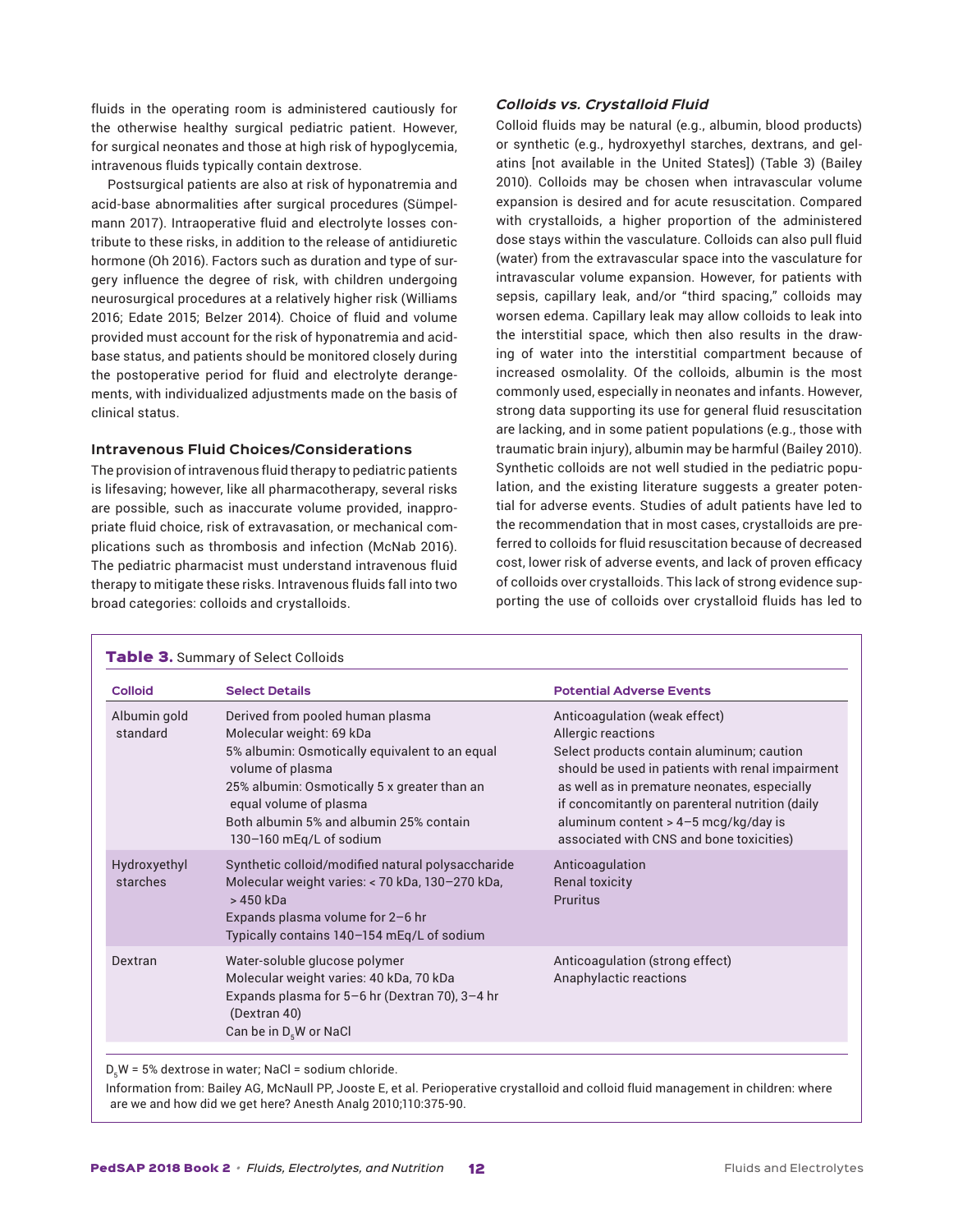| <b>Fluid</b>           | <b>Osmolarity</b><br>(mOsm/L) | Sodium<br>(mEq/L) | <b>Chloride</b><br>(mEq/L) | <b>Other</b>                                                                     |
|------------------------|-------------------------------|-------------------|----------------------------|----------------------------------------------------------------------------------|
| $D_{5}$ W only         | 252                           |                   |                            | Dextrose 5 g/100 mL                                                              |
| 0.9% NaCl              | 308                           | 154               | 154                        |                                                                                  |
| $0.45%$ NaCl           | 154                           | 77                | 77                         |                                                                                  |
| $D_{5}W$ + 0.225% NaCl | 329                           | 38.5              | 38.5                       | Dextrose 5 g/100 mL                                                              |
| $D_{5}W + 0.45\%$ NaCl | 406                           | 77                | 77                         | Dextrose 5 g/100 mL                                                              |
| <b>Lactated Ringer</b> | 273                           | 130               | 109                        | Potassium 4 mEg/L<br>Lactate 28 mEg/L<br>Calcium 2.7 mg/dL                       |
| Plasma-Lyte A          | 294                           | 140               | 98                         | Potassium 5 mEq/L<br>Magnesium 3 mEg/L<br>Acetate 27 mEg/L<br>Gluconate 23 mEg/L |

varying recommendations. The 2000 International Guidelines for Neonatal Resuscitation no longer recommend albumin as the fluid of choice for initial volume expansion because of its limited availability, possibility for infectious complications, and possible association with increased mortality (Neirmeyer 2000).

Crystalloid fluids are the mainstay of intravenous fluid therapy. Table 4 summarizes the various crystalloid fluids currently used. In addition to estimating fluid needs, Holliday and Segar estimated electrolyte requirements (see the Electrolytes section), which are theoretically met using hypotonic crystalloid fluids infused at maintenance rates, namely dextrose 5% in 0.225% sodium chloride or dextrose 5% in 0.45% sodium chloride, plus 20–40 mEq/L of potassium chloride, depending on renal function and potassium status. Crystalloids have become the mainstay of maintenance intravenous fluid therapy and have remained as such for the past 50-plus years. However, according to more recent data, applying the Holliday-Segar method as well as fluid choice may not be appropriate in all clinical scenarios today. The choice of maintenance fluid depends on the patient's clinical status, the patient's laboratory values, and institutional practice. In addition, after original estimates and empiric fluid selections, the choice of ongoing fluid must be individualized and tailored to meet patient-specific needs.

#### *Hypotonic vs. Isotonic Fluids*

Crystalloid fluids have historically been chosen on the basis of Holliday-Segar estimates, which account for maintenance electrolyte requirements (Meyers 2009). When Holliday-Segar estimated pediatric electrolytes in the 1950s, requirements were suggested to fall between what would be consumed from breast milk and adult requirements (McNab 2016).

As such, for the past 50-plus years, dextrose 5% in 0.45% sodium chloride or dextrose 5% in 0.225% sodium chloride has been the mainstay of therapy, which, when given at maintenance rates, provides about 2–4 mEq/kg of sodium per day. However, this may not be appropriate for all patients today.

Tonicity is the ability of fluid to exert an osmotic force and influence the movement of fluid across cellular membranes (McNab 2016). Crystalloids can be categorized as hypotonic, isotonic, or hypertonic. The traditional fluids (as discussed earlier) are considered hypotonic. Although conventionally hypertonic compared with plasma, once administered, cells rapidly uptake dextrose; this almost-immediate dextrose metabolism reduces the tonicity of the fluid, which in essence becomes equivalent to 0.45% or 0.225% sodium chloride without dextrose. Thus, these fluids are considered hypotonic. When hypotonic fluids are administered, an osmotic gradient is created, which can drive fluid from the intravascular space into the intracellular space because intracellular osmolality is greater than intravascular (and interstitial) osmolality. In severe cases, cerebral edema, brain hypoperfusion, and neurologic damage may occur. In a typically healthy child, the renal system will compensate for reduced serum sodium through alterations in AVP release. However, in acutely ill patients, the AVP response may be blunted, leading to hyponatremia and poor clinical outcomes. This concept has called into question the appropriateness of the traditional hypotonic fluids historically suggested by Holliday-Segar for use in hospitalized pediatric patients today. Several case reports outlining poor clinical outcomes associated with hyponatremia in hospitalized patients as well as studies comparing hypotonic fluids with isotonic fluids have been published over the past 20 years. Because of study heterogeneity, no clear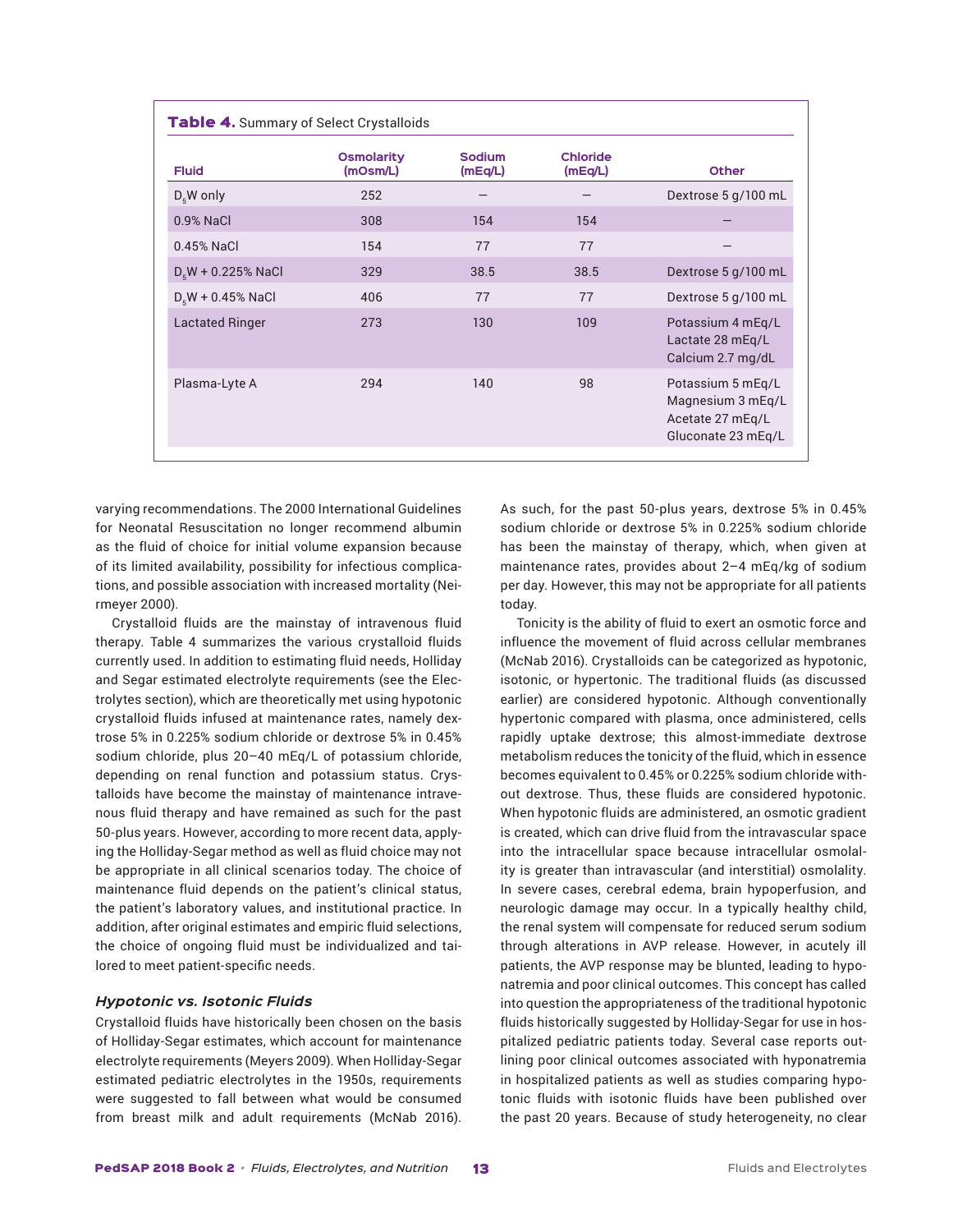consensus regarding the optimal crystalloid fluid has been developed to date.

A 2014 Cochrane review evaluated 10 trials in which most patients (n=1106) were children (3 months to 18 years of age) (McNab 2014). Most studies included in the analysis were of surgical and ICU patients, and data were limited beyond 24 hours. The primary end point, risk of developing hyponatremia (serum sodium less than 135 mEq/L), was halved in those receiving isotonic fluid compared with those receiving hypotonic fluids (RR 0.48; 95% CI, 0.38–0.6). The risk of hypernatremia was unclear from this investigation. Because adverse events associated with either fluid were rare, comparative safety determinations are not possible from this study. Although limitations exist in the interpretation and clinical application of data from this systematic review, isotonic fluids may be preferable to hypotonic fluids, at least during the first 24 hours of hospitalization of surgical or critically ill patients.

A similar systematic review of randomized trials of hospitalized children 1 month to younger than 19 years compared isotonic fluids with hypotonic fluids (Padua 2015). Compared with the 2014 Cochrane review, two additional studies were included for analysis; however, the additional included population was similar (e.g., most were critically ill) (Padua 2015; McNab 2014). Of importance, studies that included patients with dysnatremia secondary to disorders including heart failure, renal dysfunction, and liver disease or those who required fluid resuscitation or replacement therapy were excluded from the analysis. Eleven studies evaluating 1095 medical and surgical patients 3 months to 18 years of age were included in the analysis. The risk of developing hyponatremia or severe hyponatremia was significantly reduced in those who received isotonic maintenance fluids (RR 0.5; 95% CI, 0.4–0.62 and RR 0.21; 95% CI, 0.1–0.45, respectively). Of studies that reported mean plasma sodium concentrations (n=7), patients receiving hypotonic fluid had significantly lower serum sodium concentrations as well as decreased sodium concentrations from baseline. However, isotonic fluids did not increase the risk of hypernatremia compared with hypotonic fluids.

In a 2015 study, authors evaluated the administration of isotonic (sodium chloride 0.9% in dextrose 5%) compared with hypotonic (sodium chloride 0.45% in dextrose 5%) maintenance fluids in hospitalized pediatric patients (non-ICU patients) (Friedman 2015). Children 1 month to 18 years of age with normal baseline serum sodium concentrations (135– 145 mEq/L) receiving 80%–120% of maintenance fluid needs were randomized to receive either isotonic fluids or hypotonic fluids for 48 hours. One hundred ten children with a median age of 4.5 years (range 0.1–17.2 years) were enrolled in the study. The two groups had similar baseline characteristics. The primary outcome measure, mean (SD) serum sodium concentration at 48 hours, was similar between the two groups (isotonic 139.9 [2.7] mEq/L vs. hypotonic 139.6 [2.6] mEq/L, p=0.6). The secondary outcome measures of serum sodium at 24 hours and change in weight were also similar between groups. A post hoc exploratory analysis showed significant differences in serum sodium change from baseline, with those in the hypotonic group having a decrease in serum sodium compared with baseline values. No patient had significant adverse events attributable to the study.

From this review of available data on the subject, no clear consensus or generalization can be made for all hospitalized patients. However, evidence suggests that isotonic fluids in critically ill children, at least during the first 24 hours of hospitalization, are more appropriate and possibly safer than traditional hypotonic fluids with respect to serum sodium concentrations (Wang 2014). Other outcomes such as hospital length of stay and mortality have not specifically been evaluated. For noncritically ill children, the evidence is less clear, and therapy should be individualized according to clinical presentation. Specific considerations may be required because many factors may affect the risk of hyponatremia. Postsurgical patients may be at an increased risk of hyponatremia with the administration of hypotonic fluids because of increased extrarenal losses of electrolytes and increased release of AVP (Bailey 2010). Sex and age differences also exist with respect to hyponatremia and associated risks. Estrogen may impair the brain's ability to adapt to hyponatremia (Bailey 2010). Postmenarchal females are at a higher risk than males. Before puberty, all children are at a higher risk than adults of cerebral edema in the setting of hyponatremia because of the relative inability of the developing brain to adapt to hyponatremia/excess free water and a higher brainto-skull ratio. Additional well-designed trials are necessary, focused on select patient populations, to further delineate the optimal empiric maintenance fluid.

# **Fluid Considerations: Management of Dehydration/Correction of Deficits**

#### *Guiding Principles*

Fluid deficits are defined as losses of fluid above what is expected through insensible and sensible losses. Deficits may occur for a variety of reasons such as GI illness, blood loss, respiratory disease (asthma/pneumonia/bronchiolitis), neurologic disease, or inadequate intake over a period (Meyers 2009). Dehydration is one of the main causes of pediatric morbidity and mortality, with infants and very young children at greatest risk (Powers 2015). Hypovolemia and dehydration occur when fluid losses exceed the replacement rate. If water and electrolytes are not replaced in a timely and adequate fashion, circulating volume decreases, organ and tissue perfusion is compromised, and negative clinical outcomes occur.

#### *Clinical Evaluation and Assessment of Severity*

Clinical evaluation of the patient thought to have fluid deficit should include a physical examination of overt signs and symptoms of dehydration (Table 5). When a pre-illness/ baseline weight is known, the degree of dehydration and the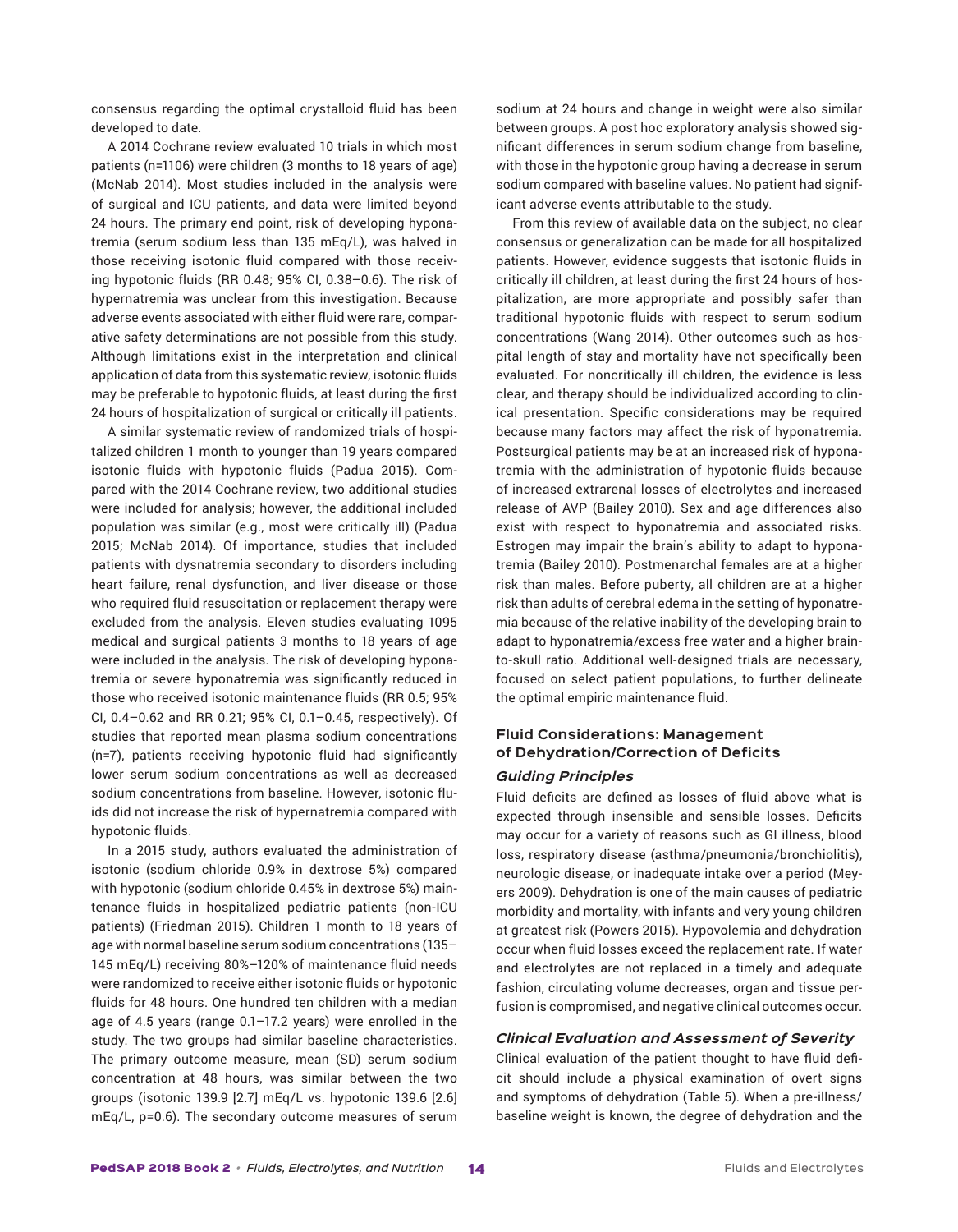| <b>Clinical Signs</b>   | <b>Mild Dehydration</b> | <b>Moderate Dehydration</b>                | <b>Severe Dehydration</b> |
|-------------------------|-------------------------|--------------------------------------------|---------------------------|
| Pulse                   | Full, normal rate       | Slightly increased                         | Rapid, weak               |
| Systolic blood pressure | Normal                  | Normal-low                                 | Shock                     |
| Urinary output          | Normal or decreased     | Markedly decreased<br>(e.g., < 1 mL/kg/hr) | Anuric                    |
| Weight loss             | $3\% - 5\%$             | $6\% - 10\%$                               | $9\% - 15\%$              |
| Thirst                  | Slight                  | Moderate                                   | Intense                   |
| <b>Behavior</b>         | Normal                  | Irritable                                  | Irritable/lethargic       |
| Mucosa                  | Normal/slightly dry     | Dry                                        | Extremely dry             |
| <b>Tears</b>            | Present                 | Reduced                                    | Absent                    |
| Eyes                    | Normal                  | Deep set                                   | Markedly sunken           |
| Skin turgor             | Normal                  | Decreased                                  | Tenting/increased         |
| <b>Skin</b>             | Normal                  | Cool                                       | Cool, mottling            |
| Fontanelle              | Flat                    | Reduced                                    | Sunken                    |
| Capillary refill        | $2 - 3s$                | > 5s                                       | >8s                       |

<sup>a</sup>Capillary refill time, skin turgor, and vital signs may be the most useful individual signs of dehydration; however, scales based on a combination of physical findings are more predictive than individual signs.

Information from: Merck Manual: Dehydration in Children; and Canavan A, Arant BS. Diagnosis and management of dehydration in children. Am Fam Physician 2009;80:692-6.

estimated volume required to restore euvolemia can be calculated using the following equations:

#### % *dehydration*

= [(pre-illness weight (kg)) – (illness weight (kg))] x 100<br>pre-illness weight (kg) *pre illness weight kg illness weight kg pre illness weight kg*

# *fluid deficit* ( $L$ ) = % *dehydration* x pre-*illness weight* ( $kg$ ) / 100

Of importance, signs and symptoms of dehydration must continually be reevaluated because the previously mentioned calculations are only estimates. Thus, therapy should be adjusted as necessary throughout the patient's clinical course. Assessment of laboratory values, including acidbase status and serum electrolytes, must also be included in the evaluation of dehydration (Powers 2015). This is especially important in children requiring intravenous fluid therapy to make up for fluid deficits.

# *Classification of Dehydration*

Once dehydration is confirmed, the type of dehydration must be determined: isonatremic, hyponatremic, or hypernatremic (Meyers 2009). A comprehensive review of managing each type of dehydration is beyond the scope of this chapter. Table 6 provides an overview of the three main types of dehydration.

#### *Management of Dehydration*

A guiding principle of managing dehydration is to recognize the degree and type of dehydration and then to restore fluid and electrolyte deficits. It is also crucial to meet maintenance needs and address any additional ongoing losses (Powers 2015).

Mild to moderate dehydration can be managed using appropriate oral rehydration solution therapy, such as the WHO oral rehydration solution or Pedialyte (Powers 2015). Liquids such as juice, sports beverages, and milk are not appropriate oral fluids for dehydration because of inappropriate glucose and electrolyte composition; however, children who are breastfed human milk may continue to breastfeed if the cause of dehydration is diarrheal illness. For mild dehydration, 50 mL/kg over 4 hours is provided in small aliquots (Meyers 2009). For moderate dehydration, 100 mL/kg is provided over 4 hours.

For patients with more severe dehydration or those who cannot be rehydrated enterally, intravenous fluids are used to restore fluid homeostasis. The general approach to restoring fluid balance can be broken into three phases: phase 1, acute resuscitation (i.e., fluid bolus); phase 2, the first 8 hours of therapy; and phase 3, the next 16 hours (Meyers 2009). Isotonic crystalloid fluids such as normal saline or lactated Ringer solution, or colloids such as blood or 5% albumin are administered at a dose of 10–20 mL/kg over 30–60 minutes when acute resuscitation is warranted to correct for hemodynamic instability. Fluid choice depends on the clinical situation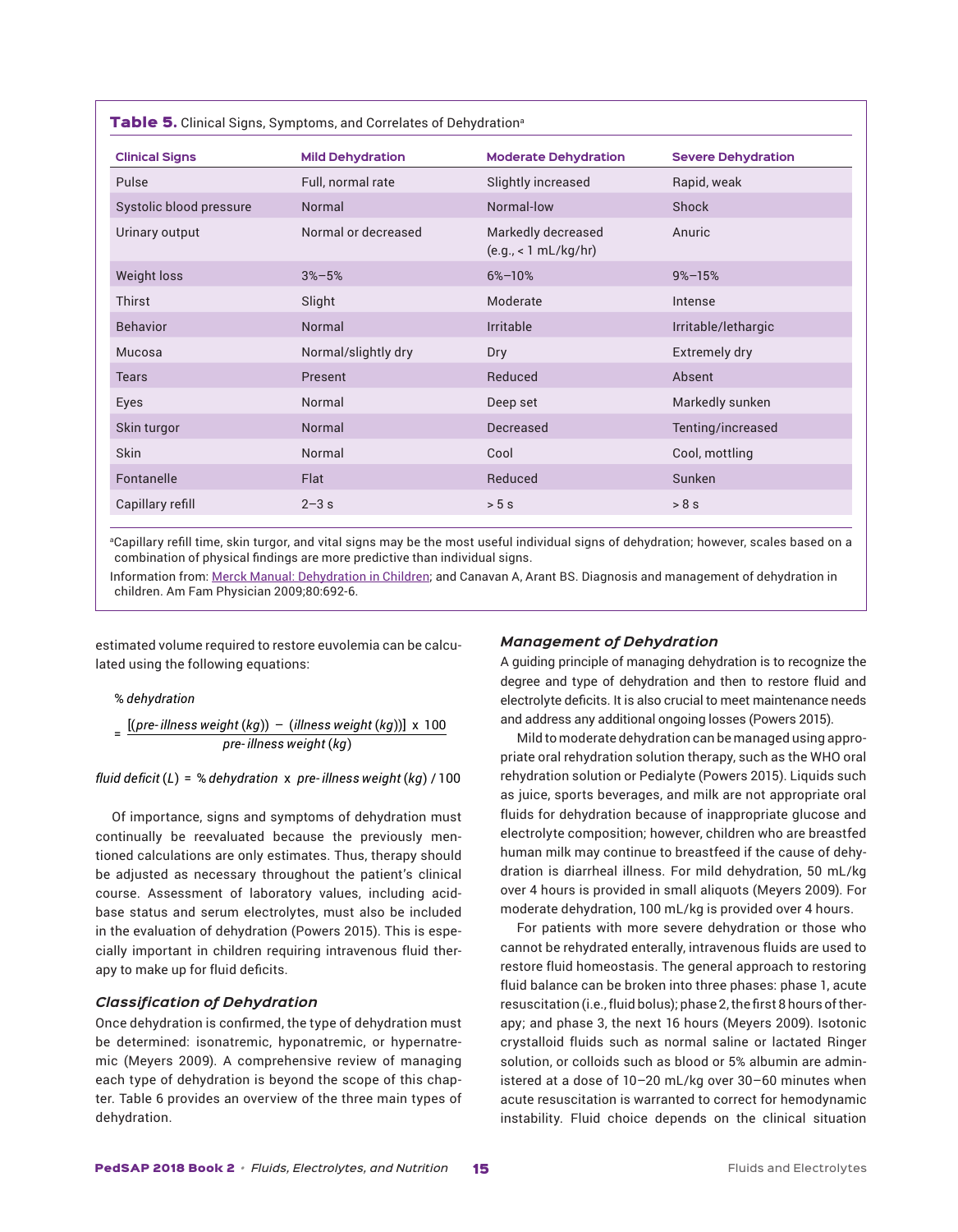|                          | <b>Hyponatremic Dehydration</b>                                                                                                                                                                                                                                                                                  | <b>Isonatremic Dehydration</b><br>(most common)                                                                                                                                                                                                                                                                            | <b>Hypernatremic Dehydration</b>                                                                                                                                                                               |
|--------------------------|------------------------------------------------------------------------------------------------------------------------------------------------------------------------------------------------------------------------------------------------------------------------------------------------------------------|----------------------------------------------------------------------------------------------------------------------------------------------------------------------------------------------------------------------------------------------------------------------------------------------------------------------------|----------------------------------------------------------------------------------------------------------------------------------------------------------------------------------------------------------------|
| Serum sodium             | < 130 mEq/L                                                                                                                                                                                                                                                                                                      | 130-150 mEq/L                                                                                                                                                                                                                                                                                                              | > 150 mEq/L                                                                                                                                                                                                    |
| Losses                   | Solute loss is greater than water<br>loss                                                                                                                                                                                                                                                                        | Equal water and solute loss                                                                                                                                                                                                                                                                                                | Water loss is greater than solute<br>loss                                                                                                                                                                      |
| Associated<br>conditions | Cerebral salt wasting<br>Overaggressive diuresis                                                                                                                                                                                                                                                                 | Secretory diarrhea                                                                                                                                                                                                                                                                                                         | Viral gastroenteritis<br>Poor breastfeeding<br>Diabetes insipidus                                                                                                                                              |
| Management               | IV rehydration:<br>· Unstable initial: 20-mL/kg<br>bolus of 0.9% NS<br>• If acute symptoms such as<br>seizures, sodium bolus (see<br>the Hyponatremia section)<br>may be given<br>• Fluid choice must account for<br>sodium and potassium deficits<br>Do not correct sodium faster than<br>$12 - 15$ mEg/L/24 hr | Mild to moderate:<br>Oral rehydration can be considered<br>Moderate to severe:<br>IV rehydration generally required<br>· Unstable initial: 20-mL/kg bolus<br>$of 0.9%$ NS<br>• Replace 50% deficit over 8 hr,<br>followed by remaining 50% over<br>next 16 hr<br>• Combine with maintenance fluids<br>+ replacement fluids | IV rehydration:<br>• Unstable initial: 20-mL/kg<br>bolus of 0.9% NS<br>• Fluid choice must account<br>for serum sodium as well as<br>free-water deficit (typically<br>dextrose 5% in 0.225% or<br>$0.45\%$ NS) |

Information from: Powers KS. Dehydration: isonatremic, hyponatremic and hypernatremic recognition and management. Pediatr Rev 2015;36:274-85.

and the source of fluid loss. Boluses may be repeated two or three times to adequately restore perfusion (e.g., resolution of tachycardia and hypotension and improved capillary refill). During this resuscitation phase, clinicians should also monitor for and avoid over-resuscitation (e.g., rales, hepatomegaly). During phase 2, one-third of maintenance fluid plus one-half of the remaining deficit (subtract the volume provided from the boluses given in phase 1) is administered over 8 hours. During phase 3, two-thirds of maintenance fluid plus the remaining deficit is provided over the next 16 hours. Fluid choice depends on the type of dehydration and the patient's individual laboratory values. For patients with hypernatremic or hyponatremic dehydration, serum sodium must not be corrected faster than 12 mEq/L/day because of the risks of cerebral edema or central pontine myelinolysis, respectively.

# **Fluid Consideration: Replacement Fluid Therapy**

Replacement fluid therapy accounts for ongoing losses such as vomiting, diarrhea, suctioning, chest tubes, and shunts (Powers 2015; Meyers 2009). For patients with ongoing losses, the amount and type of fluid loss is evaluated, which then guides the fluid choice. The most precise way of determining the type of fluid for replacement fluids is a laboratory analysis of electrolyte composition. However, this is costly and not always clinically feasible. For practicality, reference tables are used, with the choice of crystalloid fluid closely mimicking the type of fluid lost (Table 7). In clinical practice, replacement fluid may be given on a milliliter/milliliter basis or as a proportion of losses (e.g., 0.5 mL for each 1 mL lost) (Powers 2015). If ongoing losses are consistent and stable, daily totals may be added to the patient's maintenance needs, simplifying the fluid regimen. Although certain fluids contain electrolytes such as potassium, many institutions do not allow potassium to be added to replacement fluids for safety reasons.

# ELECTROLYTES

The electrolytes (sodium, potassium, magnesium, calcium, phosphorus) are essential to maintain normal biochemical reactions and homeostatic functioning (Table 8). Electrolytes work in concert to maintain cell membrane functions, nerve conductivity, muscle contractility, hormonal activity, bone structure, and fluid and acid-base homeostasis. Both serum electrolyte balance and normal balance are guided by renal function (Meyers 2009). Under normal processes, the electrolyte balance is maintained. However, clinical conditions and medications can cause electrolyte abnormalities. In assessing electrolytes, three basic steps guide therapy: determine the cause, classify it as acute or chronic, and determine a therapeutic plan to manage the electrolyte abnormality. In the following discussion, each electrolyte will be reviewed, with summaries of normal function, excess, and deficits.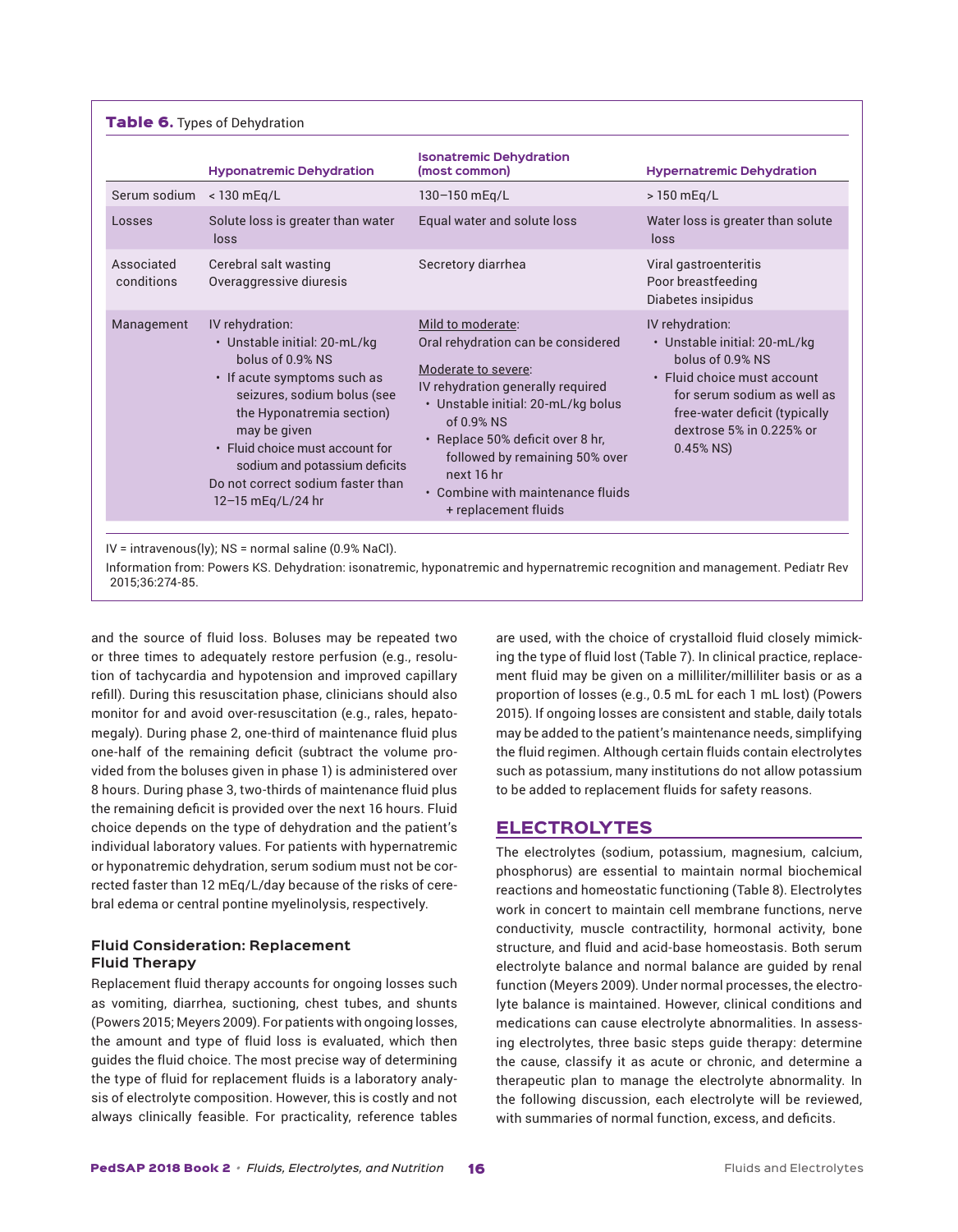| Table 7. Approximate Electrolyte Composition of Body Fluids |  |
|-------------------------------------------------------------|--|
|-------------------------------------------------------------|--|

|                                 | Gastric      | <b>Ileostomy</b> | <b>Diarrhea</b> | <b>Sweat</b> | <b>Bile</b> | <b>Pancreatic</b> | <b>Small Bowel</b> | <b>Burns</b> |
|---------------------------------|--------------|------------------|-----------------|--------------|-------------|-------------------|--------------------|--------------|
| Na (mEq/L)                      | $20 - 80$    | $45 - 135$       | $10 - 90$       | $10 - 30$    | $120 - 140$ | $120 - 140$       | $100 - 140$        | 140          |
| K(mEq/L)                        | $5 - 20$     | $3 - 15$         | $10 - 80$       | $3 - 10$     | $5 - 15$    | $5 - 15$          | $5 - 15$           | 5            |
| Cl(mEq/L)                       | $100 - 150$  | $20 - 115$       | $10 - 110$      | $10 - 35$    | $80 - 120$  | $90 - 120$        | $90 - 130$         | 110          |
| Example empiric<br>fluid choice | $0.45%$ NaCl |                  |                 |              | 0.9% NaCl   |                   |                    |              |

Information from: Davenport M, Syed SHS. Fluids, electrolytes, and dehydration. In: Sinha CK, Davenport M, eds. Handbook of Pediatric Surgery. London: Springer-Verlag London, 2010:9-19.; and Lam WM. Fluids and electrolytes. In: Benavides S, Nahata MC, eds. Pediatric Pharmacotherapy. Lenexa, KS: American College of Clinical Pharmacy, 2013:290-304.

|           |                                                                            | Table 8. Overview of Electrolytes and Management of Deficiencies                                                                 |                                                                                                                                                                                                                                                                                                                                                                                                                                  |
|-----------|----------------------------------------------------------------------------|----------------------------------------------------------------------------------------------------------------------------------|----------------------------------------------------------------------------------------------------------------------------------------------------------------------------------------------------------------------------------------------------------------------------------------------------------------------------------------------------------------------------------------------------------------------------------|
|           | <b>Normal Daily</b><br><b>Requirements</b>                                 | <b>Treatment of Deficit (Oral)</b>                                                                                               | <b>Treatment of Deficit (IV)</b>                                                                                                                                                                                                                                                                                                                                                                                                 |
| Sodium    | 2-5 mEq/kg/day                                                             | 2-5 mEq/kg/day in<br>divided doses                                                                                               | Calculation of deficit:<br>Dose (mEq of sodium) = [desired serum sodium (mEq/L)*<br>- actual serum sodium (mEq/L)] x K x wt (kg)<br>$K = 0.6$ (males), 0.5 (females)                                                                                                                                                                                                                                                             |
|           |                                                                            |                                                                                                                                  | *For acute correction, desired sodium should be 125 mEq/L                                                                                                                                                                                                                                                                                                                                                                        |
| Potassium | Neonate:<br>2-6 mEq/kg/day                                                 | 2-5 mEq/kg/day in<br>divided doses, not to                                                                                       | 0.5-1 mEq/kg/dose, infuse at 0.3-0.5 mEq/kg/hr<br>(maximum dose/rate 10-20 mEq/hr)                                                                                                                                                                                                                                                                                                                                               |
|           | Children:<br>2-3 mEq/kg/day                                                | exceed 1-2 mEq/kg/<br>dose                                                                                                       | *For rates > 0.5 mEq/kg/hr, continuous cardiac<br>monitoring is recommended (not to exceed 1 mEq/kg/hr<br>or 40 mEq/hr)                                                                                                                                                                                                                                                                                                          |
| Magnesium | $0.3 - 0.5$ mEq/kg/day<br>$(1 mEq = \sim 12 mg$ of<br>elemental magnesium) | 10-20 mg elemental /<br>kg/dose up to four times<br>per day<br>(oral replacement is<br>challenging because of<br>GI intolerance) | 2.5-5 mg of elemental magnesium kg/dose<br>Infuse slowly, generally over 1-4 hr<br>Preferred salt for IV replacement is magnesium sulfate,<br>dosed as follows:<br>25-50 mg/kg/dose every 6-12 hr for two or three doses;<br>then recheck serum concentration; maximum dose:<br>2000 mg/dose                                                                                                                                     |
| Calcium   | Neonates:<br>200 mg/day (elemental)<br>Children:<br>700-1300 mg/day        | (dose expressed as<br>elemental calcium)<br>50-150 mg/kg/day in four<br>to six divided doses                                     | Calcium gluconate:<br>200 mg/kg every 6-12 hr (neonates)<br>200-500 mg/kg/day as continuous infusion or in four<br>divided doses (infants, children, adolescents)<br>Maximum single dose: 1000 mg (infants/children),<br>2000-3000 mg (adolescents/adults)<br>Calcium chloride:<br>10-20 mg/kg/dose every 4-6 hr (neonates)<br>10-20 mg/kg/dose every 4-6 hr (infants, children,<br>adolescents)<br>Maximum single dose: 1000 mg |
|           | Phosphorus 1-2 mmol/kg/day                                                 | 0.08-0.32 mmol/kg/day                                                                                                            | 0.5-2 mmol/kg/day in divided doses                                                                                                                                                                                                                                                                                                                                                                                               |
|           |                                                                            |                                                                                                                                  |                                                                                                                                                                                                                                                                                                                                                                                                                                  |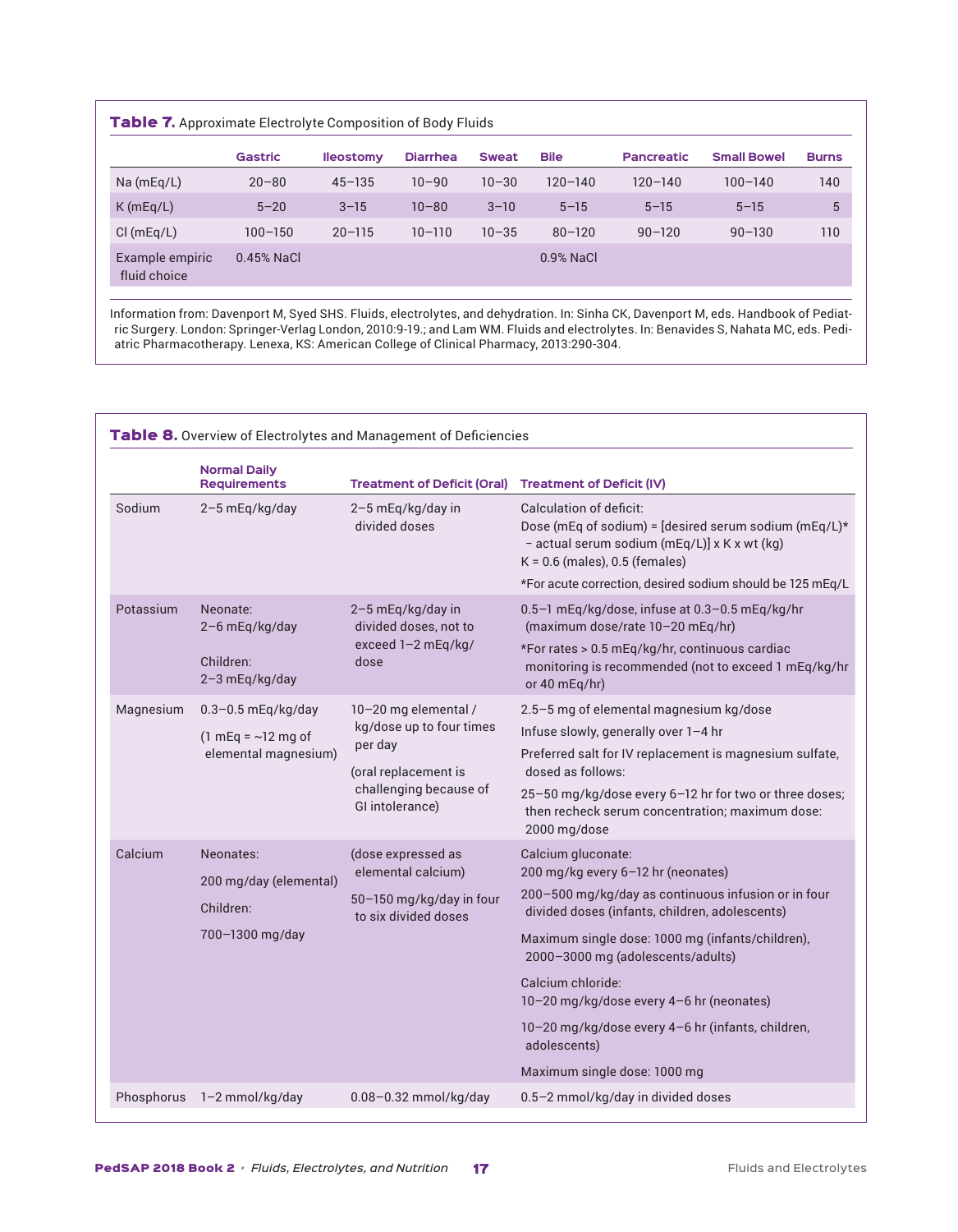# **Sodium**

# *Primary Physiologic Function and Normal Homeostasis*

Sodium (typical range 135–145 mEq/L) is the most abundant cation in the body; it plays three main functions: fluid balance, osmotic regulation, and maintenance of membrane potential (Schmidt 2010). Sodium excretion, rather than intake, primarily regulates sodium homeostasis. The RAAS and glomerular filtration rate (GFR) are the main contributors to regulation of sodium homeostasis, with RAAS activation leading to increased renal tubular sodium reabsorption. Changes in GFR affect the amount of sodium that is filtered. Other factors such as intrarenal blood flow, renal prostaglandins, and natriuretic peptides also play a role, albeit more limited, in sodium regulation. The Na<sup>+</sup>-K<sup>+</sup>-ATPase pump maintains cellular membrane potential (Schmidt 2010). Under normal physiologic circumstances, the body's sodium intake matches sodium losses.

#### *Hypernatremia*

Hypernatremia is defined as a serum sodium concentration greater than 145 mEq/L (Schmidt 2010). Causes of hypernatremia include, but are not limited to, dehydration, GI illness, fever, lack of intake, and medications such as diuretic therapy and hypertonic saline. Hypernatremia presents with increased thirst, fatigue, restlessness, and muscle irritability (Rhoda 2011). In severe hypernatremia, cerebral cellular dehydration can occur, which can progress to hemorrhage, neurologic sequelae such as seizures, coma, and death (Powers 2015; Rhoda 2011). Management of hypernatremia relies on first identifying the underlying cause and then correcting it. For example, if hypernatremia is caused by the lack of oral intake of fluid resulting in dehydration, correcting the dehydration will correct the serum sodium. Likewise, if diuretic therapy is the cause, adjusting the medication, if possible, will correct this electrolyte abnormality. If the serum sodium is greater than 160 mEq/L, correction should not occur faster than 0.5 mEq/L/hour over 48 hours to avoid the risk of cerebral edema and possibly death.

# *Hyponatremia*

Hyponatremia is defined as a serum sodium concentration less than 135 mEq/L (Schmidt 2010). Hyponatremia is one of the most common electrolyte disturbances. Many causes are possible, including diarrhea, dehydration, enterocutaneous fistulas, and loop and thiazide diuretic use. Common signs and symptoms of hyponatremia include headache, GI symptoms such as nausea, myopathy, lethargy, and restlessness. Severe hyponatremia (serum sodium less than 125 mEq/L) places patients at risk of CNS symptoms such as lethargy and seizures (Meyers 2009). Treatment of hyponatremia involves judicious administration of intravenous fluids to correct fluid and sodium balance. For patients with acute symptoms, faster correction of the sodium deficit using normal saline or hypertonic saline to prevent symptoms is warranted. Sodium deficit in milliequivalents is calculated as follows:

#### *Sodium deficit*

= [(*desired sodium concentration*)

*–* (*current sodium concentration*)] *x k x weight* (*kg*)

#### where K is 0.6 (males) and 0.5 (females).

Acute hyponatremia without associated end-organ effects (e.g., seizure) should be corrected no faster than 0.5 mEq/L/ hour, or around 12 mEq/L/24 hours, to avoid the development of central pontine myelinolysis. Patients should be monitored every 2–4 hours when symptomatic and every 4–8 hours when asymptomatic (Rhoda 2011).

#### **Potassium**

# *Primary Physiologic Function and Normal Homeostasis*

Potassium (typical range 3.5–5 mEq/L, depending on age) is the primary intracellular cation in the body; it plays essential roles in cellular metabolism and maintains membrane potential as well as promotes neuromuscular and cardiac function (Rhoda 2011; Schmidt 2010). Potassium homeostasis is primarily maintained through renal elimination, which varies depending on serum concentrations as well as the release of aldosterone and angiotensin II. Nonrenal mechanisms such as hormones, acid-base status, and osmolality also play a role in potassium regulation (Rhoda 2011). Medications such as diuretics or nephrotoxic agents can affect potassium balance (Rhoda 2011).

#### *Hyperkalemia*

Hyperkalemia is defined as a serum potassium concentration greater than 4.7–5.9 mEq/kg, depending on age (Schmidt 2010). Because potassium is the primary intracellular cation, pseudohyperkalemia should be ruled out before making an assessment. For example, hemolysis that occurs as a result of laboratory blood tests may falsely elevate serum potassium concentrations. Common causes of hyperkalemia include medications (e.g., potassium-sparing diuretics), excessive potassium intake, dehydration, altered renal function or metabolic acidosis, burns, and hemolysis. Common signs and symptoms of elevated potassium include muscle weakness or cramping, twitching, and ascending paralysis. When serum potassium is greater than 6 mEq/L, changes in cardiac conductivity are possible, leading to arrhythmias (Rhoda 2011; Schmidt 2010; Meyers 2009). Hyperkalemia is one of the most dangerous electrolyte derangements because of these effects. When managing hyperkalemia, all sources of potassium intake must be assessed and adjusted, including dietary sources as well as medications. Pharmacologic management of hyperkalemia includes agents that shift potassium intracellularly (i.e., dextrose/insulin, albuterol, sodium bicarbonate) and agents that eliminate potassium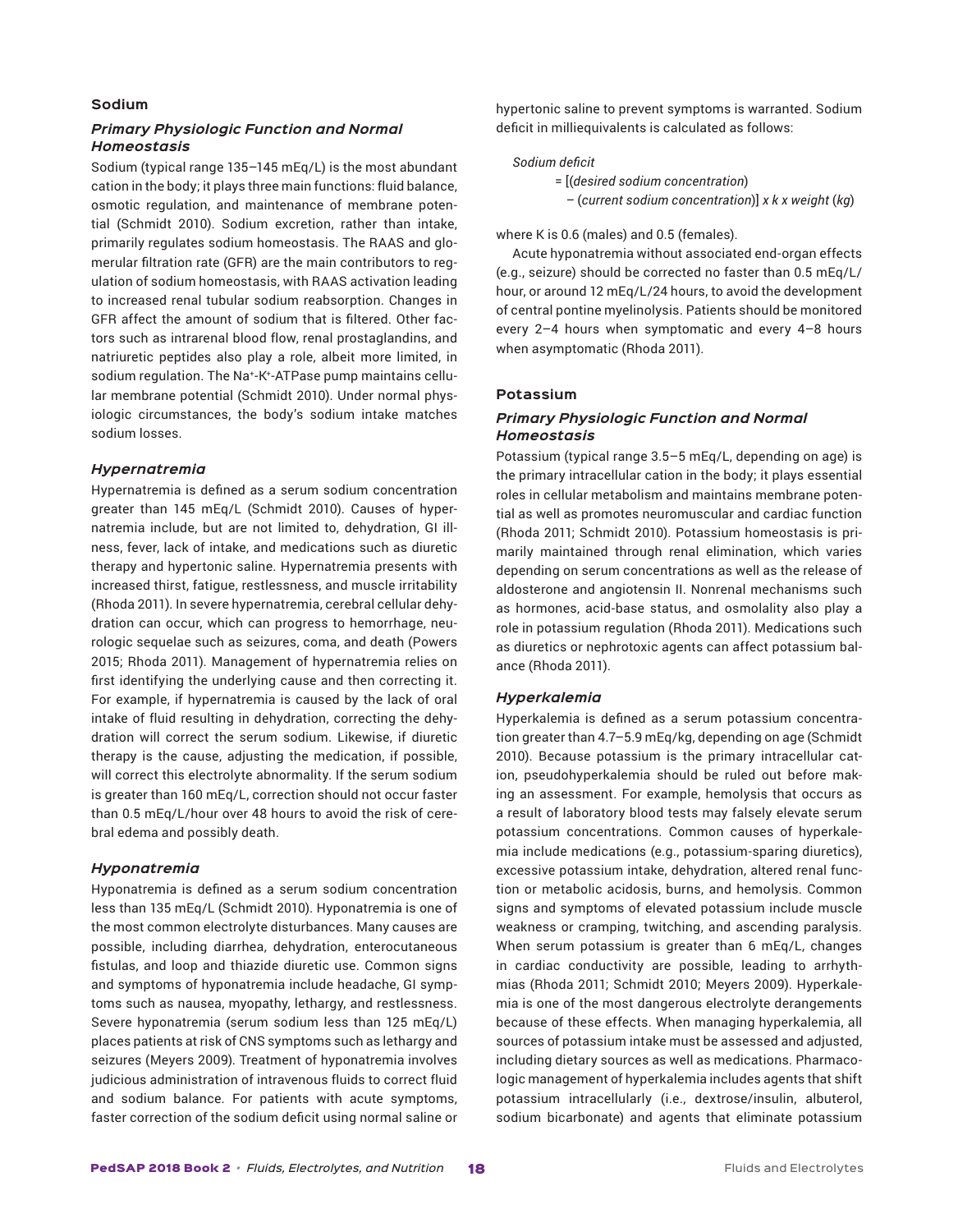#### Patient Care Scenario

**A 4-month-old girl (weight 6.1 kg) presents to the pediatrician with a 5-day history of diarrhea, described by her mother as 7 or 8 large, watery stools per day. At her well-child physical examination last month, the child weighed 6.5 kg. Her mother reports that she has done her best to keep up with the fluid loss by giving the child small sips of oral rehydration fluid. The child has been refusing enteral nutrition but has tolerated the sips of rehydration fluid. Her mother is afraid that the child cannot keep up with fluid intake enterally. Today, the child has only had one wet diaper and no loose stools, and she has been inconsolable.**

**Physical examination findings consistent with dehydration include heart rate 150 beats/minute, blood pressure within** 

#### **ANSWER**

**Step 1: Determine whether emergency management is necessary.**

**When assessing whether a fluid bolus is required, the level of dehydration should be assessed, together with an evaluation for signs of shock, unconsciousness, or severe electrolyte disturbances. Although this patient presents with moderate dehydration and identified electrolyte derangements of concern for hypernatremia, she is currently hemodynamically stable. Therefore, a fluid bolus (emergency management) may not be required in this scenario. Step 2: Estimate the fluid requirements.**

**To estimate fluid requirements, the percent dehydration and fluid deficit must first be calculated:**

#### *% dehydration*

$$
= \frac{[(pre-illness weight (kg)) - (illness weight (kg)) \times 100}{pre-illness weight (kg)}
$$

**= (6.5 kg − 6.1 kg)/6.5 kg x 100**

**= 6.15%**

*Fluid deficit (L) = % dehydration x pre illness weight (kg)/100*

# **= 6.15% x 6.5 kg/100**

**=0.4 L (400 mL)**

**For hypernatremic dehydration, a free-water deficit should be included in the estimate of fluid deficit. Various equations exist for this calculation of free-water deficit. Here, the free-water deficit is calculated with the equation below (Lam 2013).**

$$
Free-water\,deficit
$$

$$
= 4 mL x \quad actual \text{ serum sodium} \quad \frac{mEq}{L}
$$

– desired serum sodium 
$$
\frac{mEq}{L}
$$
 x body weight (kg)

$$
= 4 mL x (155 - 145) x 6.5 kg = 260 mL.
$$

**normal limits, dry mucosa, decreased skin turgor, capillary refill 6 seconds, and temperature 102.4°F (39.1°C).**

**Laboratory tests show the following:**



**Estimate this patient's fluid requirements to correct her fluid deficit and recommend an appropriate replacement rate.**

**Of note, a serum sodium of 145 mEq/L was chosen as the desired serum sodium in order to avoid over-correction of sodium.**

**Therefore, the total fluid deficit is 660 mL. Then, calculate maintenance fluid requirements: 100 mL/kg x 6.5 kg = 650 mL/ day needed to meet maintenance requirements.**

**Next, calculate ongoing losses. In this case, ongoing losses are estimated with each watery stool. The patient's mother reports that she has had no watery stools today; therefore, this will not be added to the calculation right now. However, if loose stools continue, these should be estimated and added into the calculations.**

#### **Step 3: Determine the replacement rate.**

**The total fluid required for the next 24 hours is as follows:**

|                    | <b>Fluid Needs</b>   |                          |
|--------------------|----------------------|--------------------------|
|                    | <b>Fluid deficit</b> | 400 mL + 260 mL = 660 mL |
|                    | <b>Maintenance</b>   | 650 mL                   |
|                    | <b>Total</b>         | 1310 mL                  |
| <b>Replacement</b> | 1/2 of fluid deficit | 330 mL                   |
| for first 8 hr     | 1/3 of maintenance   | 217 mL                   |
|                    | <b>Total</b>         | 547 mL                   |
|                    |                      | $(68.4 \, \text{mL/hr})$ |
| <b>Replacement</b> | 1/2 of fluid deficit | 330 mL                   |
| for next 16 hr     | 2/3 of maintenance   | 433 mL                   |
|                    | Total                | 763 mL (47.7 mL/hr)      |

**When choosing the crystalloid fluid to use, sodium and potassium requirements should be included. In this case, the most clinically appropriate fluid would likely be 5% dextrose in water in 0.225% sodium chloride plus 20 mEq/L of potassium chloride or 5% dextrose in water in 0.45% sodium chloride plus 20 mEq/L of potassium chloride, depending on what is known about the patient. Based on available data, the use of isotonic fluids may not be clinically warranted given that this patient is not critically ill. After the first 12–24 hours, the comprehensive metabolic panel should be repeated, with fluid therapy adjusted on the basis of laboratory and physical examination findings. To avoid complications, serum sodium should not be corrected faster than 12 mEq/L/day.**

**1. Lam WM. Fluids and electrolytes. In: Benavides S, Nahata MC, eds. Pediatric Pharmacotherapy. Lenexa, KS: American College of Clinical Pharmacy, 2013:290-304.**

**2. Meyers RS. Pediatric fluid and electrolyte therapy. J Pediatr Pharmacol Ther 2009;14:204-11.**

**3. Powers KS. Dehydration: isonatremic, hyponatremic and hypernatremic recognition and management. Pediatr Rev 2015;36:274-85.**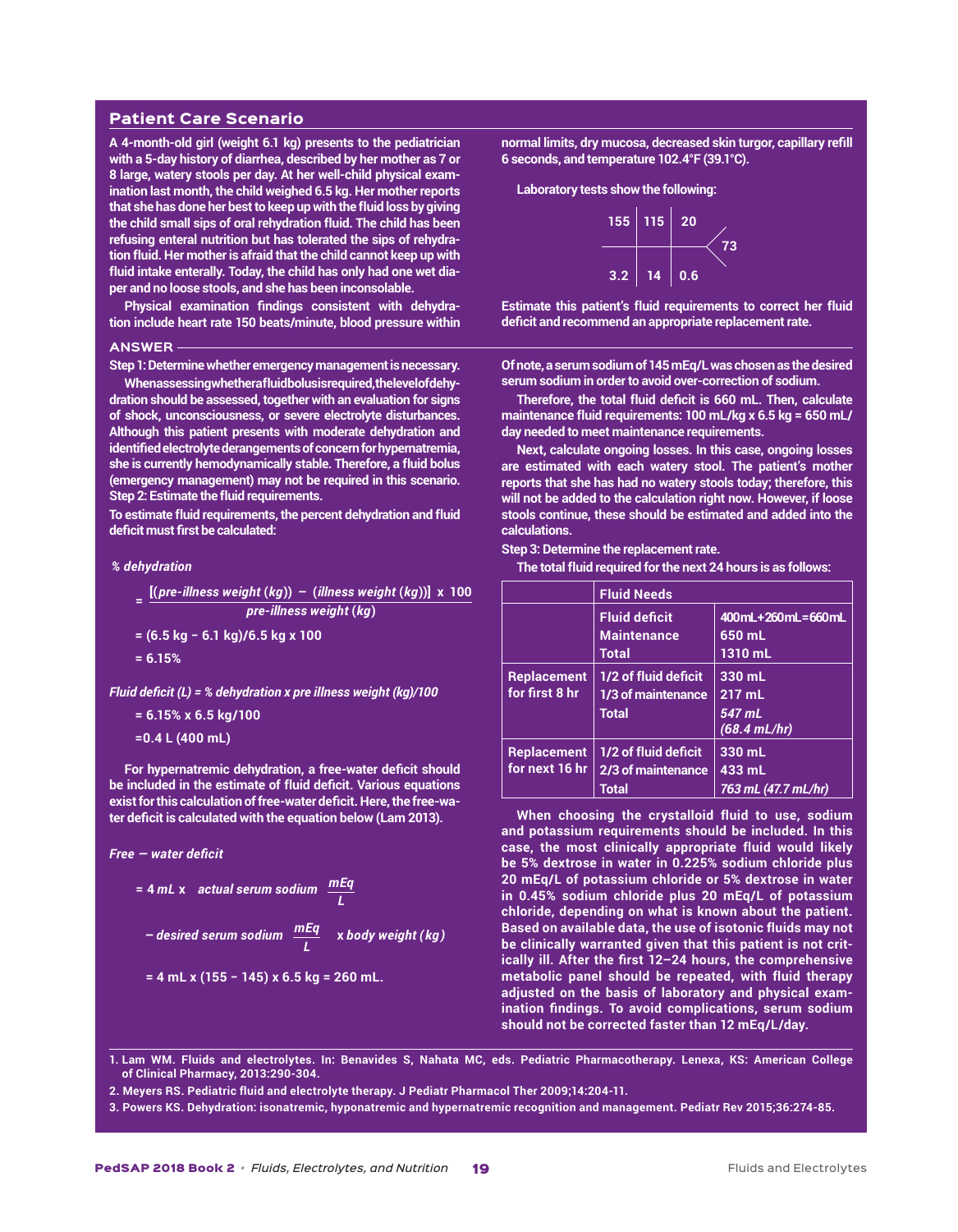from the body (i.e., sodium polystyrene sulfonate, loop diuretics). Calcium, which stabilizes the cardiac myocytes, may be used in symptomatic patients for cardioprotective purposes. In severe cases, dialysis may be required to remove potassium from the body.

# *Hypokalemia*

Hypokalemia (serum sodium of less than 3.4 mEq/L) may be caused by medications (e.g., loop and thiazide diuretics, antibiotics, amphotericin B), metabolic alkalosis, inadequate intake, hypomagnesemia, hyperaldosteronism, refeeding syndrome, and GI losses (Schmidt 2010). Although symptoms are nonspecific, presentation may include constipation/ileus, dysrhythmias, paralysis, muscle necrosis, and possibly, in severe cases, death. Management includes supplementing potassium either orally or intravenously, depending on severity. If the patient has a functioning GI tract and is asymptomatic, oral supplementation is preferable in order to avoid rapid overcorrection; however, oral potassium is irritating to the GI tract. Sustained release products may help mitigate GI upset in patients able to swallow tablets. When intravenous potassium is used, infusion rates should not exceed 0.5 mEq/kg/ hour unless the patient is on a continuous cardiac monitor. Because potassium supplementation is irritating to veins, peripheral fluid concentration must not exceed 0.06 mEq/mL. Patients should be monitored carefully during potassium supplementation at intervals of 2–4 hours to assess the need for ongoing supplementation. Finally, if hypomagnesemia is present, magnesium concentrations must be corrected concomitantly.

#### **Magnesium**

# *Primary Physiologic Function and Normal Homeostasis*

Magnesium (typical range 1.6–2.3 mg/dL, depending on age) has important physiologic functions such as acting as an essential cofactor for hundreds of enzymatic reactions, including glucose, fatty acid, DNA, and protein metabolism (Schmidt 2010). Magnesium also plays a role in the Na+-K+- ATPase pump with downstream functions on neuromuscular transmission, vasomotor tone, cardiac excitability, and muscle contraction. Magnesium is also an important component of bone (more than 50% of magnesium resides in the bone) as well as parathyroid hormone secretion. Homeostasis is maintained through the GI tract, renal system, and bone through the parathyroid hormone. Magnesium is absorbed in the jejunum, with absorption inversely proportional to intake. Around 30%–40% of dietary magnesium is absorbed through the GI tract, with the remainder excreted in the stool (Rhoda 2011). If dietary intake is low, magnesium will be leached from the bone to maintain normal circulating concentrations (Schmidt 2010).

A serum magnesium concentration greater than 2.4 mg/dL defines hypermagnesemia (Schmidt 2010). Common causes include excessive supplementation, renal disease, laxative overuse, and/or increased intake of magnesium-containing antacids (Rhoda 2011). Typically, mild hypermagnesemia is tolerated well, but when serum magnesium concentrations exceed 3 mg/dL, neurologic, neuromuscular, and cardiac symptoms may be present (Schmidt 2010). Other signs and symptoms include nausea, sweating, flushing, muscular weakness, hypotension, and bradycardia. In severe cases when cardiac abnormalities are present, intravenous calcium should be administered to stabilize the cardiac muscle, and in some cases, dialysis may be required. Most cases, however, are mild and can be managed by decreasing magnesium intake or administering diuretic therapy. In the neonatal population, hypermagnesemia may result from the placental transfer of magnesium from mothers who have received high-dose magnesium sulfate to prevent premature labor. For infants born prematurely, magnesium concentrations should be assessed before magnesium is administered in intravenous fluids or parenteral nutrition.

#### *Hypomagnesemia*

Hypomagnesemia is defined as magnesium concentrations less than 1.3 mg/dL (Schmidt 2010). Common causes of hypomagnesemia include decreased intake, excessive renal/ GI loss, and intracellular shifts of magnesium. Hypomagnesemia occurs in patients with acute tubular necrosis, renal tubular acidosis, hyperaldosteronism, and Bartter syndrome and in the setting of select medications (e.g., tacrolimus, cyclosporine, aminoglycosides). Hypomagnesemia is common in hospitalized patients and is associated with apathy, depression, muscle weakness, ataxia, muscle cramps, and cardiac complications. Hypomagnesemia is also associated with other electrolyte derangements such as hypokalemia and hypocalcemia. Because of poor GI tolerance of magnesium, the intravenous route is preferred for acute management, with a maximum infusion rate of 0.1 mEq/kg/hour because of dose-dependent renal absorption. Monitoring should occur 2–4 hours after magnesium dosing, with additional doses provided as required to maintain normal magnesium concentrations. During administration, hemodynamics, specifically blood pressure, should be monitored. For patients requiring home administration or ongoing magnesium supplementation, oral/enteral administration is acceptable.

#### **Calcium**

# *Primary Physiologic Function and Normal Homeostasis*

Calcium (typical range 6.2–11 mg/dL, depending on age) is one of the most abundant ions in the body; it is required for proper neuromuscular activity, integrity of membranes, endocrine function, coagulation, and bone metabolism (Schmidt 2010).

# *Hypermagnesemia*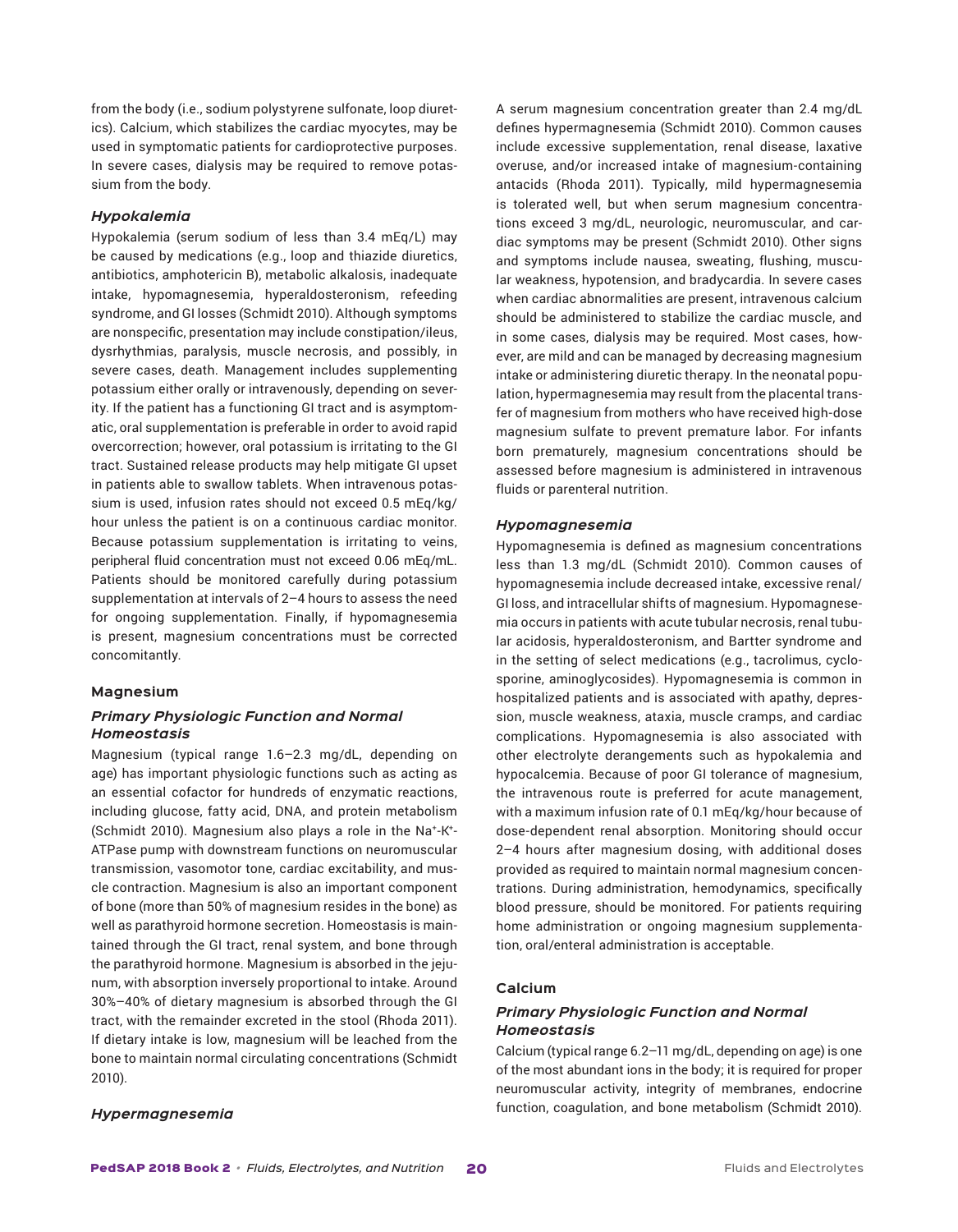The parathyroid gland is primarily responsible for controlling serum calcium concentrations; when serum concentrations are low, parathyroid hormone is released, which increases bone resorption, renal conservation, and activates vitamin D, which improves calcium retention from the GI tract. When concentrations are high, calcitonin is released from the thyroid, which inhibits bone resorption and increases renal elimination. Calcium is found in the body as complexed, protein bound, or ionized and is primarily located in the teeth and bone.

#### *Hypercalcemia*

Hypercalcemia definitions depend on normal values for age as well as nutritional factors such as circulating albumin. Corrected calcium is calculated as follows:

Corrected calcium = measured total calcium 
$$
\frac{mg}{dl}
$$
  
+ 0.8 4 - albumin  $\frac{g}{dl}$ 

Although hypercalcemia may be the result of increased dietary intake, increased vitamin A or D concentrations, renal dysfunction, or certain medications (e.g., calcium-containing antacids, vitamin A or D supplementation), the primary cause of hypercalcemia is hyperparathyroidism or cancer with bone metastases (Schmidt 2010). Patients with hypercalcemia may present with fatigue, nausea or vomiting, constipation, and confusion. In severe cases, cardiac conductivity abnormalities may be present. In mild to moderate cases of hypercalcemia, fluid therapy is first line and usually effective. For severe cases, intravenous fluid therapy, loop diuretics, and dialysis therapy may be needed to prevent dysrhythmias, kidney failure, and death.

#### *Hypocalcemia*

Hypocalcemia is defined as a corrected calcium or ionized calcium below age-appropriate normal values (Schmidt 2010). Although the equation above can be used to calculate corrected calcium, when possible an ionized calcium level should be obtained for greater accuracy. Hypocalcemia can result from low vitamin D intake or deficiency, hyperphosphatemia, decreased parathyroid hormone activity, blood transfusions, and rhabdomyolysis. Medications such as diuretics and anticonvulsants can also cause aberrations in calcium concentrations. Patients with hypocalcemia present with symptoms such as hypotension, decreased cardiac contractility and QT interval prolongation, muscle cramps, and seizures. In hypocalcemia, hypomagnesemia must also be assessed for and corrected, if present. For neonates receiving parenteral nutrition, hypocalcemia may result from an inability to provide adequate amounts of calcium because of intravenous fluid compatibility issues. Depending on the severity of hypocalcemia, treatment involves oral or intravenous calcium supplementation.

## **Phosphorus**

# *Primary Physiologic Function and Normal Homeostasis*

The main intracellular anion, phosphorus (typical range 2.7–9 mg/dL, depending on age), is critically important for maintaining cellular function, bone and cell membrane composition, pH, energy (ATP), and all physiologic functions requiring energy (Schmidt 2010). Homeostasis is maintained through GI absorption, renal excretion, and parathyroid hormone activity.

#### *Hyperphosphatemia*

Serum values above age-expected normal concentrations define hyperphosphatemia (Schmidt 2010). Hyperphosphatemia can be caused by metastatic calcifications, hypocalcemia, or hypoxemia (Rhoda 2011). Most hyperphosphatemia is tolerated well, and many patients may be asymptomatic (Schmidt 2010). However, symptoms, when present, often include anorexia, nausea and vomiting, dehydration, poor appetite, neuromuscular symptoms, and tachycardia (Rhoda 2011; Schmidt 2010). Of greatest concern is metastatic calcifications, which occur when serum calcium is also elevated. Hyperphosphatemia is managed by implementing a low-phosphorus diet and/or adding phosphate binders (Rhoda 2011). If low volume is suspected, volume repletion may be required. In severe cases, dialysis may be needed.

# *Hypophosphatemia*

Hypophosphatemia is defined by serum concentrations less than 2.7–4.5 mg/dL, depending on age (Schmidt 2010). This condition is common in critically ill children as well as in those who are malnourished or having refeeding syndrome. Hypophosphatemia may also be present in patients receiving phosphate binders or those with alkalosis. Clinical signs include, but are not limited to, neurologic and neuromuscular symptoms and cardiac, respiratory, or hematologic dysfunction. If presentation and symptoms are mild, management typically consists of oral replacement. When larger doses are needed, however, GI tolerance is poor. Therefore, intravenous supplementation is required when moderate or severe hypophosphatemia is present. Patients should be monitored every 2–4 hours when intravenous doses are used.

# **CONCLUSION**

The practicing pediatric pharmacist plays a key role in assessing and managing fluids and electrolytes across the age spectrum. A solid foundation in understanding the composition of body fluids, fluid requirements, and regulations; assessing and managing dehydration, understanding the physiologic functions of electrolytes, and managing electrolyte derangements is critical. In addition to providing direct patient care, pharmacists are involved in developing clinical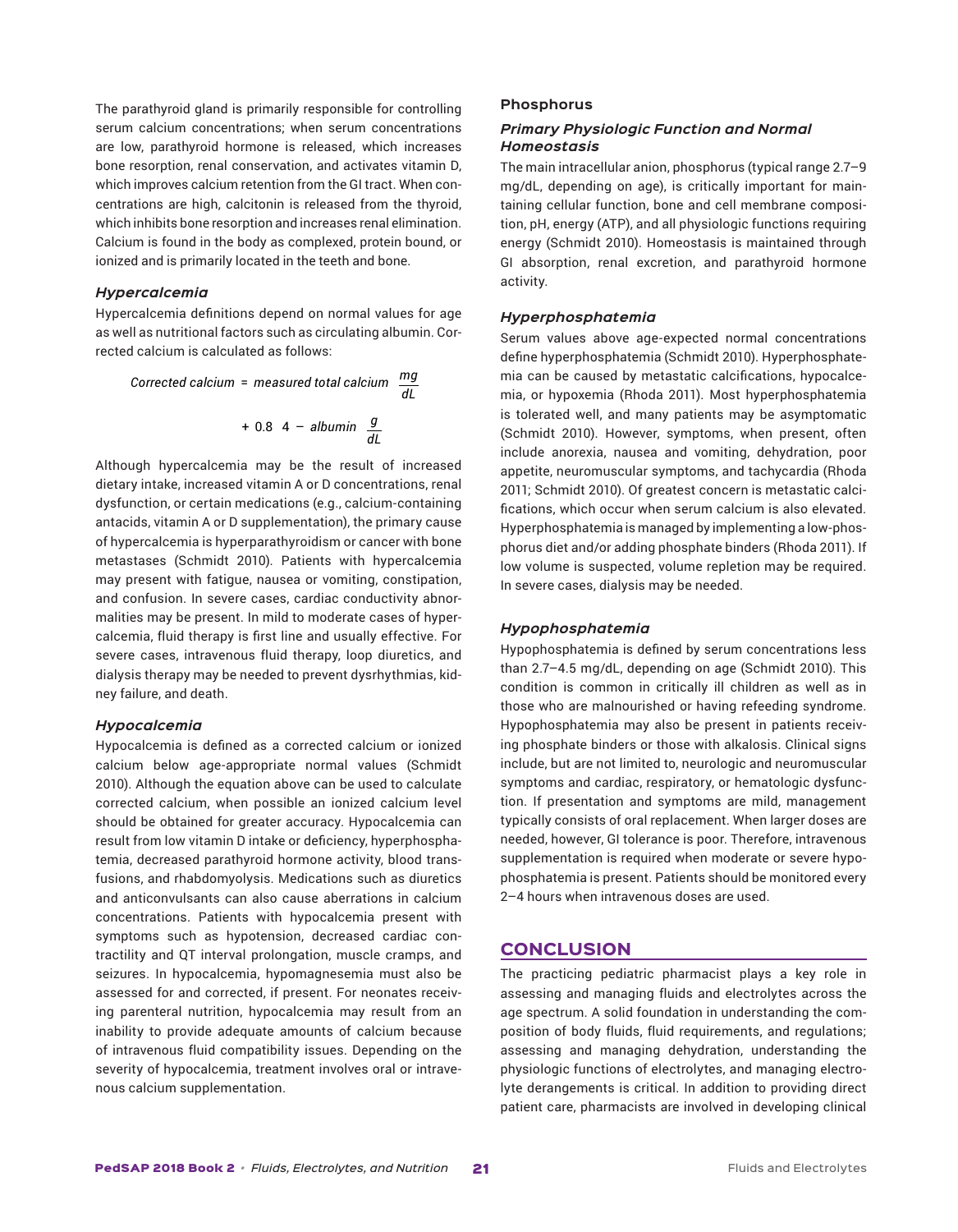# Practice Points

**When approaching fluid and electrolyte therapy in the pediatric population, practitioners should consider the following practice points:**

- **• The composition of body fluids and regulation of fluids changes across development. Age-appropriate fluid calculations and estimates should be done when designing fluid regimens for pediatric patients, considering unique patient characteristics and clinical status.**
- **• Crystalloid fluids are the mainstay of therapy for most clinical conditions; however, colloids may be considered when intravascular volume expansion is clinically warranted.**
- **• Crystalloid fluids have historically been chosen on the basis of Holliday-Segar estimates; however, a growing body of evidence suggests that use of isotonic fluids is more appropriate in hospitalized, critically ill children.**
- **• Pediatric patients are at greater risk of dehydration than adolescent and adult counterparts. The approach to managing dehydration must account for an assessment of severity, source of fluid and electrolyte loss, and classification of dehydration, followed by a comprehensive approach to management that addresses route of administration, maintenance fluid requirements, and ongoing losses.**
- **• Normal serum electrolyte values must be maintained for normal biochemical reactions and homeostatic functioning. Knowledge of each electrolyte's physiologic functions, the monitoring parameters, and the main causes of electrolyte derangements is important for the practicing pediatric pharmacist.**

practice guidelines, policies, and procedures; managing fluid and electrolyte product shortages; and providing continuous quality improvement efforts. An understanding of these practices ensures optimal care across a dynamically changing population from the neonatal period through adolescence/ adulthood. Furthermore, a pediatric pharmacist can work on collaborative teams to develop research and evidence as it pertains to managing fluid and electrolytes in 21st-century medicine.

# REFERENCES

- Bailey AG, McNaull PP, Jooste E, et al. [Perioperative](https://www.ncbi.nlm.nih.gov/pubmed/19955503) crystalloid and colloid fluid [management](https://www.ncbi.nlm.nih.gov/pubmed/19955503) in children: [where](https://www.ncbi.nlm.nih.gov/pubmed/19955503) are we and how did we get here? Anesth Analg 2010;110:375-90.
- Belzer JS, Williams CN, Riva-Cambrin J, et al. [Timing,](https://www.ncbi.nlm.nih.gov/pubmed/24777301) duration, and severity of [hyponatremia](https://www.ncbi.nlm.nih.gov/pubmed/24777301) following pediatric [brain tumor surgery](https://www.ncbi.nlm.nih.gov/pubmed/24777301). Pediatr Crit Care Med 2014;15:456-63.
- Chow JM, Douglas D. Fluid and electrolyte [management](https://www.ncbi.nlm.nih.gov/pubmed/19065967) in [the premature infant](https://www.ncbi.nlm.nih.gov/pubmed/19065967). Neonatal Network 2008;27:379-86.
- Edate S, Albanese A. [Management](https://www.ncbi.nlm.nih.gov/pubmed/25677941) of electrolyte and fluid disorders after brain surgery for [pituitary/suprasellar](https://www.ncbi.nlm.nih.gov/pubmed/25677941) [tumours](https://www.ncbi.nlm.nih.gov/pubmed/25677941). Horm Res Paediatr 2015;83:293-301.
- Friedman JN, Beck CE, DeGroot J, et al. [Comparison of iso](https://www.ncbi.nlm.nih.gov/pubmed/25751673)tonic and hypotonic intravenous [maintenance](https://www.ncbi.nlm.nih.gov/pubmed/25751673) fluids: a [randomized](https://www.ncbi.nlm.nih.gov/pubmed/25751673) clinical trial. JAMA Pediatr 2015;169:445-51.
- Holliday MA, Segar WE. The [maintenance](https://www.ncbi.nlm.nih.gov/pubmed/13431307) need for water in [parenteral](https://www.ncbi.nlm.nih.gov/pubmed/13431307) fluid therapy. Pediatrics 1957;19:823-32.
- Jain A. Body fluid [composition.](https://www.ncbi.nlm.nih.gov/pubmed/25834218) Pediatr Rev 2015;36:141-52.
- Lam WM. Fluids and [electrolytes](https://www.accp.com/store/product.aspx?pc=TH_01PPG). In: Benavides S, Nahata MC, eds. Pediatric Pharmacotherapy. Lenexa, KS: American College of Clinical Pharmacy, 2013:290-304.
- McNab S. Intravenous [maintenance](https://www.ncbi.nlm.nih.gov/pubmed/27062616) fluid therapy in children. J Paediatr Child Health 2016;52:137-40.
- McNab S, Ware RS, Neville KA, et al. **[Isotonic](https://www.ncbi.nlm.nih.gov/pubmed/25519949) versus hypo**tonic solutions for [maintenance](https://www.ncbi.nlm.nih.gov/pubmed/25519949) intravenous fluid admin[istration](https://www.ncbi.nlm.nih.gov/pubmed/25519949) in children. Cochrane Database Syst Rev 2014;12:CD009457.
- Meyers RS. Pediatric fluid and [electrolyte](https://www.ncbi.nlm.nih.gov/pubmed/23055905) therapy. J Pediatr Pharmacol Ther 2009;14:204-11.
- Niermeyer S, Kattwinkel J, Van Reempts P, et al. [International](https://www.ncbi.nlm.nih.gov/pubmed/10969113) guidelines for neonatal [resuscitation:](https://www.ncbi.nlm.nih.gov/pubmed/10969113) an excerpt from the guidelines 2000 for [cardiopulmonary](https://www.ncbi.nlm.nih.gov/pubmed/10969113) resuscitation and emergency [cardiovascular](https://www.ncbi.nlm.nih.gov/pubmed/10969113) care: international consensus on science. [Contributors](https://www.ncbi.nlm.nih.gov/pubmed/10969113) and reviewers for the neonatal [resuscitation](https://www.ncbi.nlm.nih.gov/pubmed/10969113) guidelines. Pediatrics 2000;106:E29.
- O'Brien F, Walker IA. Fluid [homeostasis](https://www.ncbi.nlm.nih.gov/pubmed/24299660) in the neonate. Pediatr Anesth 2014;24:49-59.
- Oh GJ, Sutherland SM. Perioperative fluid [management](https://www.ncbi.nlm.nih.gov/pubmed/25784018) and postoperative [hyponatremia](https://www.ncbi.nlm.nih.gov/pubmed/25784018) in children. Pediatr Nephrol 2016;31:53-60.
- Oh W. Fluid and electrolyte [management](https://www.ncbi.nlm.nih.gov/pubmed/23276435) of very low birth weight [infants.](https://www.ncbi.nlm.nih.gov/pubmed/23276435) Pediatr Neonatol 2012;53:329-33.
- Padua AP, Macaraya JRG, Dans LF, et al. **[Isotonic](https://www.ncbi.nlm.nih.gov/pubmed/25576065) versus** hypotonic saline solution for [maintenance](https://www.ncbi.nlm.nih.gov/pubmed/25576065) intravenous fluid therapy in children: a [systematic](https://www.ncbi.nlm.nih.gov/pubmed/25576065) review. Pediatr Nephrol 2015;30:1163-72.
- Powers KS. Dehydration: isonatremic, [hyponatremic](https://www.ncbi.nlm.nih.gov/pubmed/26133303) and [hypernatremic recognition and management](https://www.ncbi.nlm.nih.gov/pubmed/26133303). Pediatr Rev 2015;36:274-85.
- Rhoda KM, Porter MJ, Quinitini C. Fluid and [electrolyte](https://www.ncbi.nlm.nih.gov/pubmed/22042047) man[agement:](https://www.ncbi.nlm.nih.gov/pubmed/22042047) pulling a plan in motion. JPEN J Parenter Enteral Nutr 2011;35:675-85.
- Schmidt GL. Fluids and [electrolytes.](https://netforum.avectra.com/eweb/shopping/shopping.aspx?site=aspen&webcode=shopping&&prd_key=357dee94-b562-441c-b8dd-c634a3dc95b7) In: Corkins M, ed. The ASPEN Pediatric Nutrition Support Core Curriculum. Silver Spring, MD: American Society for Parenteral and Enteral Nutrition, 2010:87-102.
- Sümpelmann R, Becke K, Brenner S, et al. [Perioperative](https://www.ncbi.nlm.nih.gov/pubmed/27747968) [intravenous](https://www.ncbi.nlm.nih.gov/pubmed/27747968) fluid therapy in children: guidelines from the [Association](https://www.ncbi.nlm.nih.gov/pubmed/27747968) of the Scientific Medical Societies of [Germany.](https://www.ncbi.nlm.nih.gov/pubmed/27747968) Pediatr Anaesth 2017;27:10-8.
- Wang J, Xu E, Yanfeng X. Isotonic versus [hypotonic](https://www.ncbi.nlm.nih.gov/pubmed/24379232) maintenance IV fluids in hospitalized children: a [meta-analysis](https://www.ncbi.nlm.nih.gov/pubmed/24379232). Pediatrics 2014;133:105-13.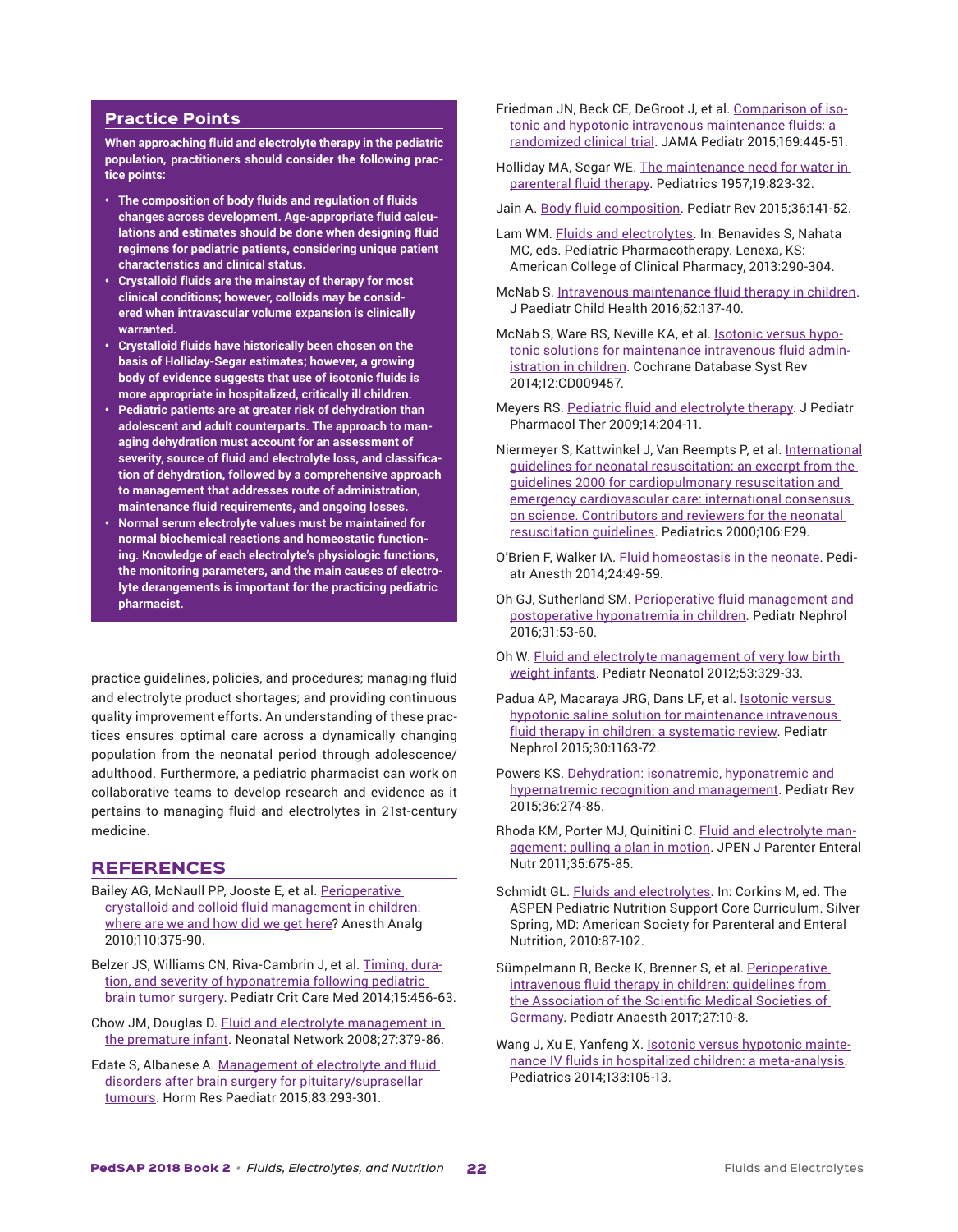Williams CN, Riva-Cambrin J, Bratton SL. [Etiology](https://www.ncbi.nlm.nih.gov/pubmed/26613271) of postoperative [hyponatremia](https://www.ncbi.nlm.nih.gov/pubmed/26613271) following pediatric intracranial [tumor surgery](https://www.ncbi.nlm.nih.gov/pubmed/26613271). J Neurosurg Pediatr 2016;17:303-9.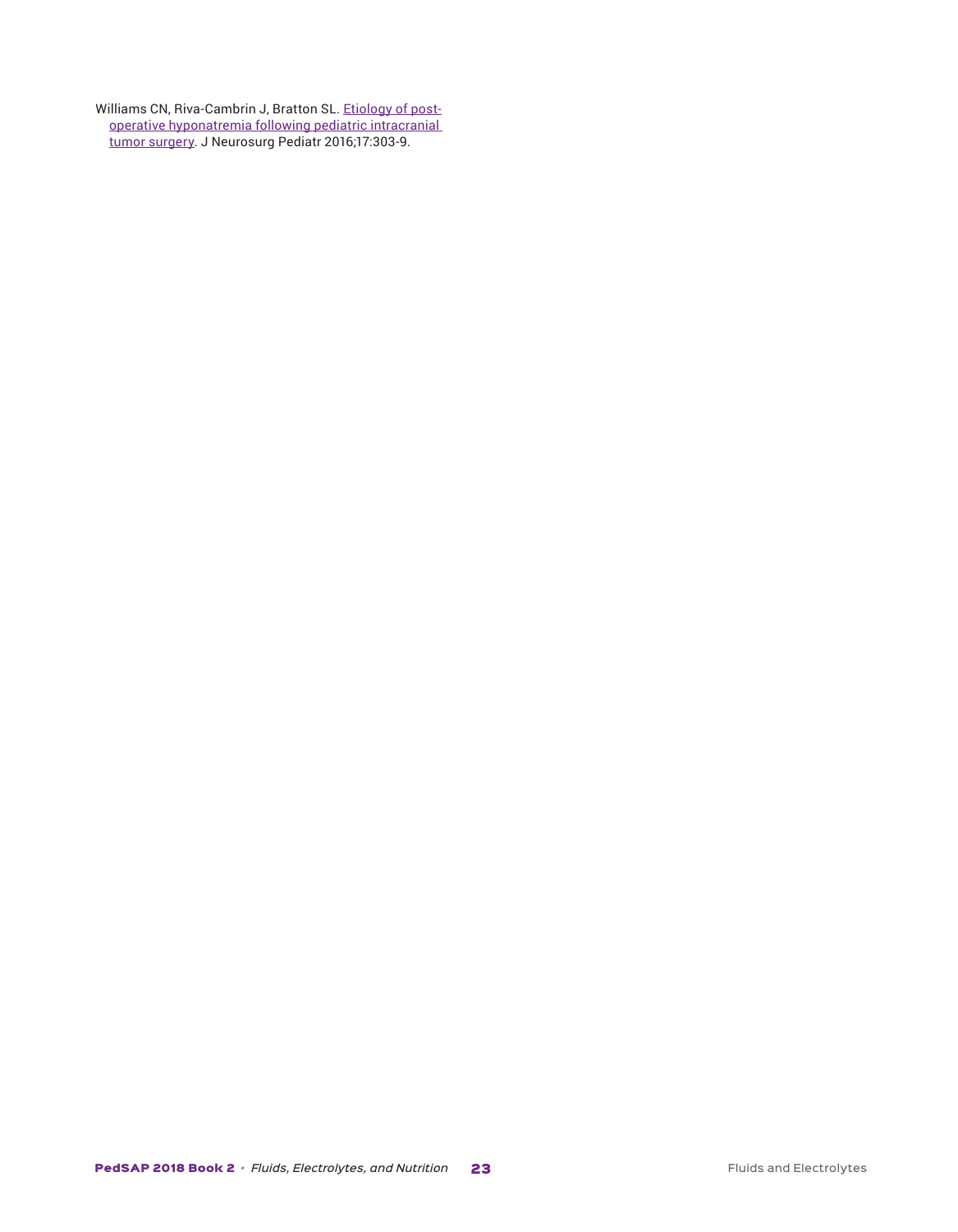# **Self-Assessment Questions**

1. A 6-year-old girl (weight 22.5 kg) is admitted for a 2-day history of nausea and vomiting secondary to a viral gastroenteritis. Before this illness, she weighed 23 kg. Her laboratory test results are as follows:



Which one of the following best assesses this patient's clinical state based on serum osmolality?

- A. Relative deficiency of water compared with solute
- B. Relative deficiency of solute compared with water
- C. Equal deficiency of water and solute
- D. Dynamic shift of water and solute from extracellular fluid to intracellular fluid
- 2. An 8-year-old girl (weight 27 kg) presents to the ED with complaints of generalized abdominal pain and malaise for the past 3 days. These symptoms have steadily increased during the past 24 hours such that she cannot tolerate oral intake and has a decreased appetite. She is given a diagnosis of acute appendicitis and admitted to the general ward. The patient will be treated medically rather than surgically. Physical examination reveals heart rate 100 beats/minute, respiratory rate 20 breaths/ minute, and blood pressure 120/75 mm Hg. The ED physician consults you for assistance. Which one of the following crystalloids, in addition to potassium chloride 20 mEq/L, is best to recommend as this patient's initial maintenance fluid?
	- A. Dextrose 5% in 0.9% sodium chloride
	- B. Dextrose 5% in 0.45% sodium chloride
	- C. Dextrose 10% in 0.9% sodium chloride
	- D. Dextrose 10% in 0.45% sodium chloride
- 3. Which one of the following patients would be most likely to benefit from initiation of isotonic fluids?
	- A. A day-of-life 1 neonate with gastroschisis in the neonatal ICU.
	- B. An 11-year-old prepubescent girl on the general ward for gastrostomy tube placement
	- C. A 16-year-old postmenarche female adolescent admitted to the general ward for UTI management
	- D. A 13-year-old male adolescent admitted for surgical repair of pectus excavatum
- 4. A 10-year-old boy (weight 32 kg) has had gastroenteritis for the past 4 days. His baseline weight is 33 kg. He has been unable to tolerate oral intake because of persistent nausea and diarrhea. He now presents to the pediatrician's office for a complete evaluation. On examination, the patient feels warm to the touch. His initial

temperature on admission was 97.7°F (36.5°C). However, during this visit, his temperature increased to 101.3°F (38.5°C). His heart rate is 132 beats/minute, respiratory rate 33 breaths/minute, and blood pressure 110/72 mm Hg, with pulse oximetry 96%.

Laboratory values:



Which one of the following best assesses this patient's fluid deficit and initial approach to treatment?

- A. 3% deficit; oral rehydration can be considered at 100 mL/kg given over 4 hours in the pediatrician's office.
- B. 900-mL deficit; patient should be admitted for intravenous rehydration: dextrose 5% in 0.9% sodium chloride given at 110 mL/hour for 8 hours.
- C. 1000-mL deficit; patient should be admitted for intravenous rehydration: dextrose 5% in 0.45% sodium chloride given at 135 mL/hour for 8 hours, followed by 103.8 mL/hour for 16 hours.
- D. 1000-mL deficit; 20-mL/kg bolus of normal saline, followed by oral rehydration in pediatrician's office.

#### Questions 5–7 pertain to the following case.

K.T. is a 2-year-old girl (weight 15 kg) who presents to the ED at the children's hospital with a 6-day history of emesis and poor enteral intake. She is lethargic, with dry mucous membranes; her mother reports that K.T. last urinated over 24 hours ago. A pre-illness weight is unknown; however, given the physical examination, she is estimated to be 6% dehydrated. Laboratory test results show a serum sodium of 151 mEq/L. K.T. receives a diagnosis of hypernatremic dehydration and is given a 20-mL/kg normal saline bolus.

- 5. Given this information, which one of the following options best describes the appropriate estimated maintenance, remaining deficit (after the saline bolus), and total fluid requirements for K.T. over the next 24 hours?
	- A. Maintenance 1300 mL; deficit 900 mL; total needs 2200 mL
	- B. Maintenance 1500 mL; deficit 600 mL; total needs 2100 mL
	- C. Maintenance 1300 mL; deficit 600 mL; total needs 1900 mL
	- D. Maintenance 1500 mL; deficit 900 mL; total needs 2400 mL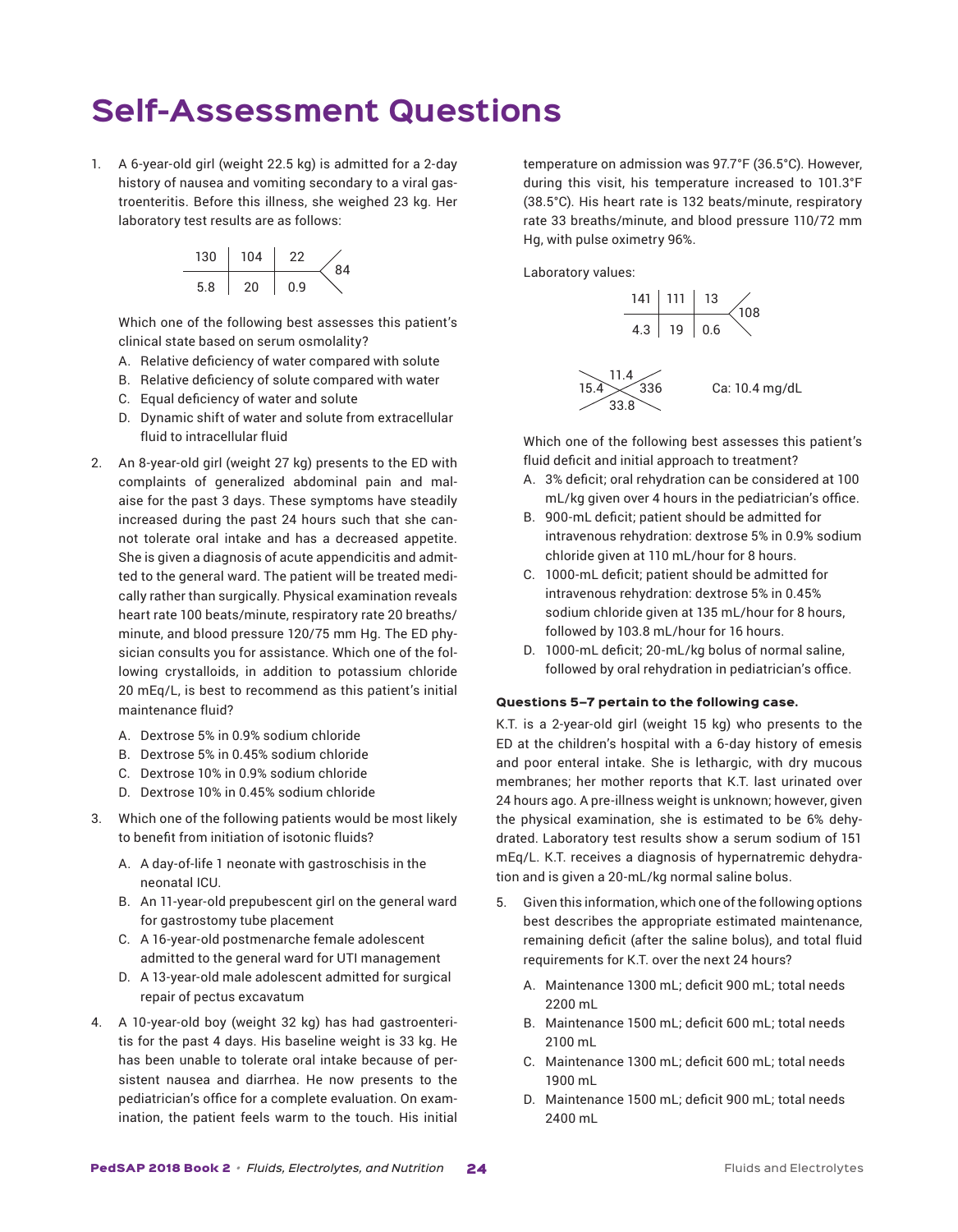- 6. K.T. continues to have bouts of emesis, once admitted. To replace ongoing losses, the attending physician would like to replace each emesis on a 1-mL/1-mL basis. Given the source of fluid loss, which one of the following fluid options would be most appropriate to replace K.T.'s ongoing losses?
	- A. Dextrose 5% in 0.45% sodium chloride plus potassium chloride 20 mEq/L
	- B. 0.9% sodium chloride plus potassium chloride 20 mEq/L
	- C. Lactated Ringer Solution
	- D. 0.45% sodium chloride
- 7. K.T.'s second set of laboratory tests 8 hours after rehydration therapy is initiated show a serum magnesium concentration of 1.2 mg/dL. The attending physician asks you about magnesium supplementation. Which one of the following is best to recommend for K.T.?
	- A. Magnesium chloride 64-mg elemental tablet; 2 tablets by mouth once; recheck laboratory values in 4 hours.
	- B. Magnesium chloride 200-mg/mL injection; 40 mg intravenously every 4 hours; recheck laboratory values in 24 hours.
	- C. Magnesium gluconate 27.5-mg elemental tablet; 5 tablets by mouth every 6 hours for four doses; recheck laboratory values in 24 hours.
	- D. Magnesium sulfate 1000 mg/100 mL; 4.5 mL intravenously once; recheck laboratory values in 4 hours.
- 8. A patient with hypernatremia is being evaluated during rounds in the pediatric ICU. The medical resident, concerned about potential neurologic morbidity because of sustained elevated serum sodium concentrations greater than 155 mEq/L, changes dextrose 5% in 0.225% sodium chloride to dextrose 5% in water. Which one of the following is most accurate regarding the resident's action?
	- A. The order is appropriate with the change to dextrose 5% in water; patients with hypernatremia should not receive additional sodium until serum sodium concentrations have decreased below 150 mEq/L.
	- B. The order is inappropriate; dextrose 5% in 0.225% sodium chloride was appropriate as initially ordered; rapid over-correction of serum sodium can lead to cerebral edema and seizures.
	- C. The order is inappropriate and should be changed to dextrose 5% in 0.9% sodium chloride; new evidence supports the use of isotonic fluids in critically ill children.
	- D. The order is inappropriate; dextrose 5% in 0.225% sodium chloride was appropriate as initially ordered; rapid over-correction of serum sodium can lead to central pontine myelinolysis.
- 9. A 3-year-old girl presents for her annual physical examination in the pediatric special needs clinic. Her medication list shows tacrolimus, hydrochlorothiazide, acetaminophen, polyethylene glycol 3350, and ranitidine. The attending physician plans to obtain laboratory values at today's visit. Which one of the following sets of electrolytes is most likely to be affected by this patient's current medication regimen?
	- A. Potassium, sodium, calcium
	- B. Potassium, phosphorus, calcium
	- C. Magnesium, sodium, potassium
	- D. Magnesium, sodium, phosphorus
- 10. A 12-year-old girl with a history of anorexia was admitted to the pediatric ICU after being found unresponsive in the girl's restroom at school. On admission, hemodialysis is initiated because of profound electrolyte abnormalities that are unresponsive to initial fluid management. Which one of the following electrolyte abnormalities best justifies acute initiation of hemodialysis in this patient?
	- A. Hypermagnesemia
	- B. Hyperkalemia
	- C. Hypercalcemia
	- D. Hypernatremia
- 11. A day-of-life zero neonate is born at 37 weeks' gestational age (birth weight 2.2 kg) with gastroschisis. She had a large abdominal defect in utero. Her intestinal contents could not be reduced at birth, and she will remain in the neonatal ICU sedated with a silo in place. Which one of the following initial fluid orders is best to recommend for this patient?
	- A. Dextrose 10% at a rate of 5.5 mL/hour
	- B. Dextrose 10% in 0.45% sodium chloride at a rate of 7.3 mL/hour
	- C. Dextrose 10% in 0.225% sodium chloride at a rate of 9.2 mL/hour
	- D. Dextrose 10% in 0.225% sodium chloride plus 20 mEq/L potassium chloride at a rate of 8.3 mL/hour

# Questions 12 and 13 pertain to the following case.

J.E. is an 11-year-old girl (dosing weight 32.1 kg; today's weight 31.8 kg) with ulcerative colitis. She presents 3 days after a diverting ileostomy, which has been putting out 500– 600 mL/day since the operation. J.E. has been and is currently receiving dextrose 5% in 0.9% sodium chloride plus 40 mEq/L of potassium chloride at 75 mL/hour. This morning during rounds, she is lethargic, with complaints of nausea as well as muscle aches. Vital signs show an elevated heart rate, and her blood pressure is soft. Capillary refill is 7 seconds. Laboratory tests are ordered.